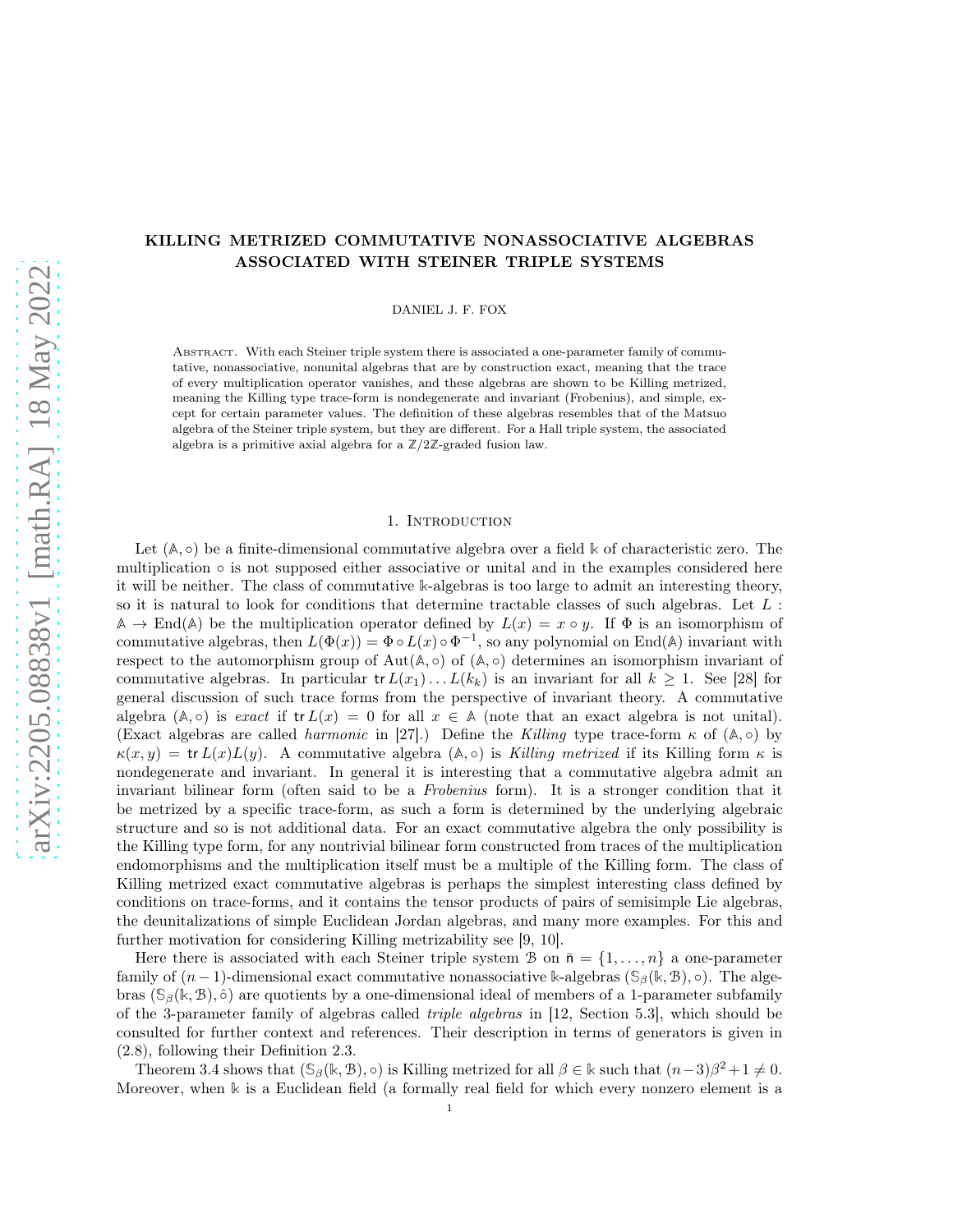square or minus a square),  $\kappa$  is positive definite for all  $\beta \in \mathbb{k}$ . Theorem [3.8](#page-8-0) shows that  $(\mathcal{S}_{\beta}(\mathbb{k}, \mathcal{B}), \circ)$ is simple for  $\beta \notin \{1, -\frac{n-1}{n-3}\}$ . Example [5.6](#page-18-0) shows that  $(\mathbb{S}_1(\mathbb{k}, \mathbb{B}), \circ)$  need not be simple; when B is the affine plane of order 3 the 8-dimensional algebra  $(S_1(k, \mathcal{B}), \circ)$  decomposes as a direct sum of 4 mutually orthogonal, mutually isomorphic, 2-dimensional subalgebras.

Section [4](#page-9-0) describes stronger results that are obtained when B is a Hall triple system. Theorem [4.1](#page-10-0) shows that for  $\beta \in \mathbb{k} \setminus \{-\frac{n-1}{n-3}, 0, 1\}$  the algebra  $(\mathbb{S}_{\beta}(\mathbb{k}, \mathbb{B}), \circ)$  is a primitive axial algebra for a  $\mathbb{Z}/2\mathbb{Z}$ -graded fusion law in the sense of [\[4,](#page-19-3) [14,](#page-19-4) [21\]](#page-20-2), and that the Miyamoto group of this axial algebra structure acts as automorphisms of B and  $(\mathcal{S}_{\beta}(\mathbb{k}, \mathcal{B}), \circ)$ . (The relevant definitions are recalled in Section [4.](#page-9-0)) When  $\beta = \frac{1}{n-1}$ , the algebra  $(\mathcal{S}_{\beta}(\mathbb{k}, \mathcal{B}), \circ)$  is a primitive axial algebra for a Jordan fusion law; in this case it is a quotient of a Matsuo algebra by a one-dimensional ideal. From the point of view of axial algebras, it seems interesting that the local affine condition underlying the definition of Hall triple system determines an axial structure.

Section [5](#page-13-0) records some partial results regarding the structure of idempotents in these algebras.

## 2. Preliminaries and definition of the algebras

Before defining  $(\mathcal{S}_{\beta}(\mathbb{k}, \mathcal{B}), \hat{\circ})$  and stating the main results, there is fixed the terminology regarding the combinatorial objects of interest. For background see [\[1,](#page-19-5) [2,](#page-19-6) [6\]](#page-19-7).

An incidence structure  $(\mathcal{P}, \mathcal{B}, \mathcal{F})$  comprises sets  $\mathcal{P}$  and  $\mathcal{B}$  and an incidence relation  $\mathcal{F} \subset \mathcal{P} \times \mathcal{B}$ . Elements  $p \in \mathcal{P}$  and  $B \in \mathcal{B}$  are incident if  $(p, B) \in \mathcal{F}$ . The letters  $\mathcal{P}$ ,  $\mathcal{B}$ , and  $\mathcal{F}$  are used to suggest the words points, blocks, and flags. Blocks are often called lines. The dual incidence structure  $(\mathcal{B}, \mathcal{P}, \mathcal{F}^*)$  is defined by the dual incidence relation  $\mathcal{F}^* = \{(B, p) : (p, B) \in \mathcal{F}\}\$  of  $\mathcal{B} \times \mathcal{P}$ . A subspace of an incidence structure  $(\mathcal{P}, \mathcal{B}, \mathcal{F})$  is an incidence structure  $(\bar{\mathcal{P}}, \bar{\mathcal{B}}, \bar{\mathcal{F}})$  such that  $\bar{\mathcal{P}} \subset \mathcal{P}, \bar{\mathcal{B}} \subset \mathcal{B}$ , and  $\bar{\mathcal{F}} \subset \mathcal{F}$ . Let  $\pi_{\mathcal{P}} : \mathcal{P} \times \mathcal{B} \to \mathcal{P}$  and  $\pi_{\mathcal{B}} : \mathcal{P} \times \mathcal{B} \to \mathcal{B}$  be the projections onto the factors. A morphism of incidence structures  $(\mathcal{P}_i, \mathcal{B}_i, \mathcal{F}_i), i \in \{1, 2\}$  is a map  $\Phi : \mathcal{F}_1 \to \mathcal{F}_2$  such that  $\pi_{\mathcal{P}_2} \circ \Phi(\pi_{\mathcal{P}_1}^{-1}(\mathcal{P}_1)) \subset \mathcal{P}_2$ and  $\pi_{\mathcal{B}_2} \circ \Phi(\pi_{\mathcal{B}_1}^{-1}(\mathcal{B}_1)) \subset \mathcal{B}_2$  (one could say simply that  $\Phi$  preserves the product structure, or preserves fibers). The definition means that  $\Phi$  induces maps  $\mathcal{P}_1 \to \mathcal{P}_2$  and  $\mathcal{B}_1 \to \mathcal{B}_2$  consistent with the given incidence relations. An isomorphism of incidence structures is a bijective morphism of incidence structures such that the inverse bijection is also a morphism of incidence structures. An automorphism of an incidence structure is an isomorphism of the incidence structure onto itself. These form a group  $Aut(\mathcal{P}, \mathcal{B}, \mathcal{F})$ . The maps  $\mathcal{P} \to \mathcal{P}$  and  $\mathcal{B} \to \mathcal{B}$  induced by  $\Phi \in Aut(\mathcal{P}, \mathcal{B}, \mathcal{F})$  are bijections, so permutations; an automorphism  $\Phi$  can therefore be regarded as a permutation of  $\mathcal P$ that preserves incidence.

Given an incidence structure  $(\mathcal{P}, \mathcal{B}, \mathcal{F})$ , write  $\mathcal{B}_p = \pi_{\mathcal{B}}(\pi_p^{-1}(p))$  for the set of blocks containing  $p \in \mathcal{P}$  and  $\mathcal{P}_B = \pi_{\mathcal{P}}(\pi_B^{-1}(B))$  for the set of points contained in  $B \in \mathcal{B}$ . Write #S for the cardinality of the set S. A partial linear space is an incidence structure  $(\mathcal{P}, \mathcal{B}, \mathcal{F})$  such that for any two distinct  $p, q \in \mathcal{P}, \#(\mathcal{B}_p \cap \mathcal{B}_q) \leq 1$ . More prosaically, this means that two distinct element of  $\mathcal P$  are incident with at most one element of B. This implies that  $#(\mathcal{P}_B \cap \mathcal{P}_C) \leq 1$  for any distinct  $B, C \in \mathcal{B}$ , for were  $\#(\mathcal{P}_B \cap \mathcal{P}_C) \ge 2$  then  $B, C \in \mathcal{B}_p \cap \mathcal{B}_q$ . Hence the dual incidence structure  $(\mathcal{B}, \mathcal{P}, \mathcal{F}^*)$  is also a partial linear space. A subspace of a partial linear space is necessarily again a partial linear space. A partial linear space is a *linear space* if for any two distinct  $p, q \in \mathcal{P}, \#(\mathcal{B}_p \cap \mathcal{B}_q) = 1$  (equivalently  $\#(\mathcal{P}_B \cap \mathcal{P}_C) = 1$  for any distinct  $B, C \in \mathcal{B}$ ). More prosaically, this means that every pair of distinct elements of P is incident to a unique element of B.

A partial Steiner triple system on  $\mathcal P$  is a partial linear space  $(\mathcal P, \mathcal B, \mathcal F)$  in which each block has exactly three points, and a *Steiner triple system* on P is a linear space  $(\mathcal{P}, \mathcal{B}, \mathcal{F})$  in which each block has exactly three points.

The m-dimensional affine space of order p,  $AG(m, p)$ , is the partial linear space  $(\mathcal{P}, \mathcal{B}, \mathcal{F})$  where  $P$  is a m-dimensional vector space over the finite field with  $p$  elements,  $B$  is the set of affine lines in P, and F is the incidence relation corresponding to containment of points in lines. When  $m = 2$  it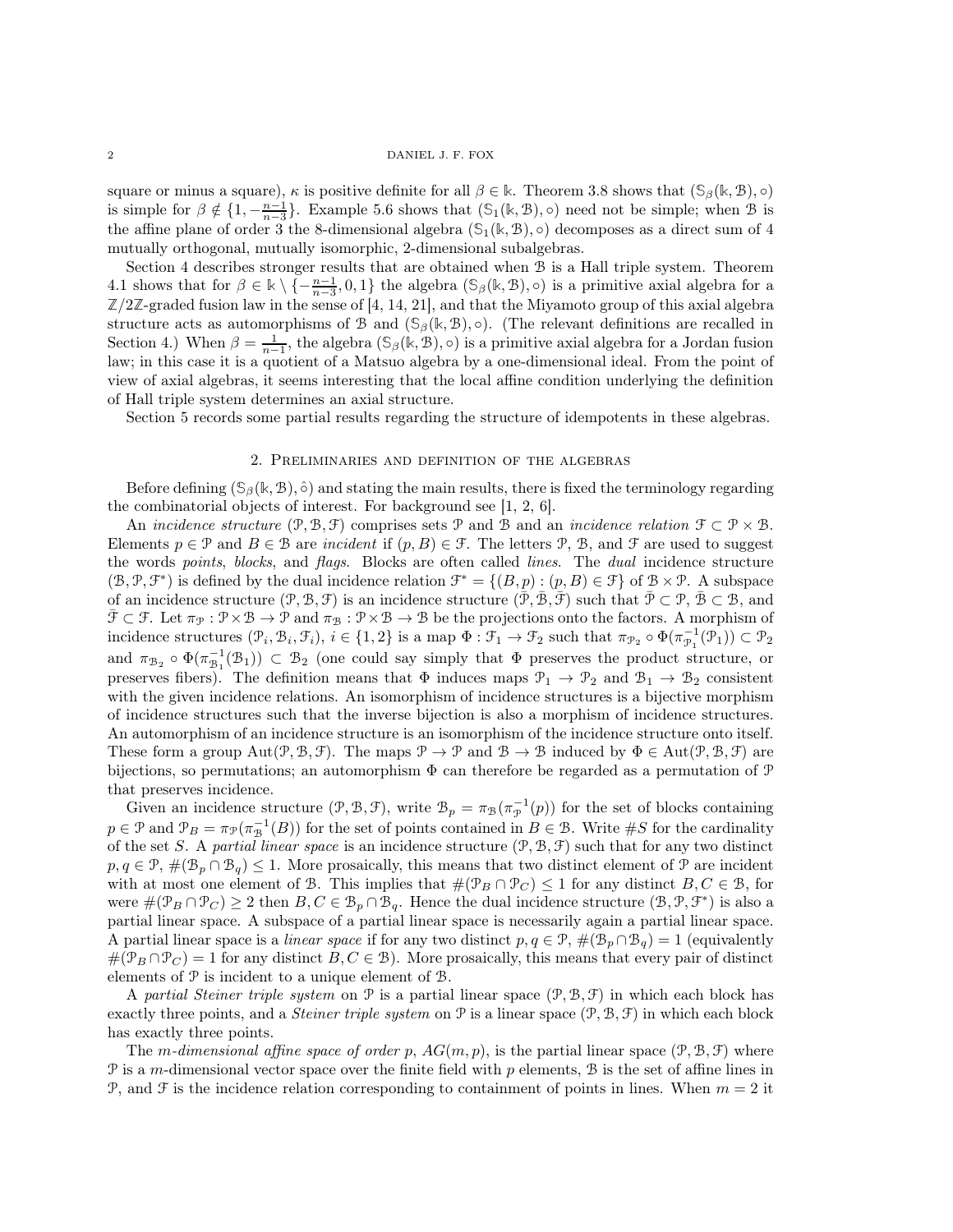is called the *affine plane of order p.* When  $p = 3$ , the  $AG(m, 3)$  is a Steiner triple system of order  $3<sup>m</sup>$ . The affine plane of order 3,  $AG(2,3)$ , admits the following description. Fill a  $3 \times 3$  grid with the numbers from  $\overline{9}$  and tile the plane with this grid. In each row, column, and diagonal there are exactly three distinct integers, and these are the 12 blocks

<span id="page-2-3"></span>
$$
(2.1) \qquad \qquad \mathcal{B} = \{123, 456, 789, 147, 258, 369, 159, 267, 348, 168, 249, 357\}
$$

of a Steiner triple system B having format  $(9, 12, 4)$ . The projective plane of order p is the partial linear space  $(\mathcal{P}, \mathcal{B}, \mathcal{F})$  where  $\mathcal P$  is the set of nonzero points in a 3-dimensional vector space over the finite field with p elements, B is the set of lines in  $\mathcal{P}$ , and  $\mathcal{F}$  is the incidence relation corresponding to containment of points in lines. The dual of the affine plane of order 2 is isomorphic to the partial linear space obtained from the projective plane of order 2 by deleting a point and all the lines through this point.

Up to isomorphism the set of points  $P$  of a partial linear space is determined by its cardinality, and when speaking of triple systems on a set of n points it is convenient to take as  $\mathcal{P}$  the set  $\bar{n} = \{1, \ldots, n\}$ , regarded as a finite set with n distinguishable elements (the ordering implicit in their labels is forgotten). The set of all (partial) Steiner triple systems on  $\bar{n}$  is denoted  $STS(n)$  $(PSTS(n))$ . Thus  $\mathcal{B} \in PSTS(n)$  means a partial linear space  $(\bar{n}, \mathcal{B}, \mathcal{F})$  such that each element of B has cardinality 3. In this case it is convenient to identify B with a subset of the power set  $2^{\overline{n}}$ and to omit F from the notation.

The definition of a partial Steiner triple system does not require that the number of blocks of B containing a given element of  $\bar{n}$  be independent of the chosen element. A  $\mathcal{B} \in PSTS(n)$  for which there is an integer  $r \geq 1$  such that each element of  $\bar{n}$  is contained in exactly r blocks of B is said to be regular with replication number r. The subset of  $PSTS(n)$  comprising regular systems with replication number r is denoted  $PSTS_r(n)$ . A *Steiner triple system* on  $\bar{n}$  is a regular partial Steiner triple system  $B \in PSTS_r(n)$  such that each pair of distinct  $i \neq j \in \overline{n}$  is contained in exactly one block B of B and each  $i \in \bar{\mathfrak{n}}$  is contained in exactly r blocks of B. The number of blocks  $b = #B$ in  $B \in STS(n)$  and its replication number r satisfy  $b = n(n-1)/6$  and  $r = (n-1)/2$ .

The set  $STS(n)$  is nonempty if and only if n equals 1 or 3 modulo 6, while  $PSTS(n)$  is nonempty for all  $n \geq 0$ . In particular,  $PSTS(n)$  contains the empty partial Steiner triple system  $\emptyset \subset \overline{n}$  having no blocks. It is convenient to regard  $\emptyset$  as having replication number  $r = 0$ .

For  $B \in PSTS(n)$  write  $i \sim j$  if a pair  $i \neq j \in \bar{n}$  is contained in a block of B, and  $i \nsim j$  otherwise. If  $i \sim j$  then the block containing i and j is unique, so there is a unique element  $i \wedge j \in \bar{\mathfrak{n}}$  such that  $\{i, j, i \wedge j\} \in \mathcal{B}$ . For  $\mathcal{B} \in STS(n)$  define  $i \wedge i = i$ . In this case the commutative operation  $\wedge$  satisfies  $i \wedge (i \wedge j) = j$ , so  $(\bar{n}, \wedge)$  is an idempotent totally symmetric (or commutative) quasigroup, and the structure of the Steiner triple system B is completely determined by the associated quasigroup, which called here the *underlying Steiner quasigroup*.

Throughout the paper,  $\Bbbk$  is a field of characteristic zero and  $\Bbbk^{\times}$  is the multiplicative group of nonzero elements of **k**.

<span id="page-2-2"></span>**Lemma 2.1.** For  $\mathcal{B} \in PSTS(n)$  and  $\gamma, \alpha, \beta \in \mathbb{k}$  not all equal to zero, let  $(\hat{S}_{\gamma,\alpha,\beta}(\mathbb{k},\mathcal{B}),\hat{\circ})$  be the commutative algebra generated by  $\{\hat{e}_i : i \in \bar{n}\}$  subject to the relations

<span id="page-2-1"></span>(2.2) 
$$
\hat{e}_i \hat{\circ} \hat{e}_i = \gamma \hat{e}_i, \qquad \hat{e}_i \hat{\circ} \hat{e}_j = \begin{cases} \alpha(\hat{e}_i + \hat{e}_j) + \beta \hat{e}_{i \wedge j} & i \sim j, \ i \neq j \in \bar{\mathsf{n}}, \\ 0 & i \nsim j, \ i \neq j \in \bar{\mathsf{n}}. \end{cases}
$$

- <span id="page-2-0"></span>(1) The span of  $\hat{e} = \sum_{i \in \bar{n}} \hat{e}_i$  is an ideal in  $(\hat{S}_{\alpha,\beta}(\mathbb{k}, \mathbb{B}), \hat{\circ})$  if and only if there holds one of the following two possibilities.
	- (a)  $\mathcal{B} \in STS(n)$  and  $\beta = \gamma + (n-2)\alpha$ . In this case  $x \circ \hat{e} = (\alpha + \beta)(\sum_{i \in \bar{n}} x_i)\hat{e}$  for all  $x = \sum_{i \in \bar{\mathfrak{n}}} x_i \hat{e}_i \in \hat{\mathbb{S}}_{\gamma,\alpha,\beta}(\mathbb{k},\mathcal{B}).$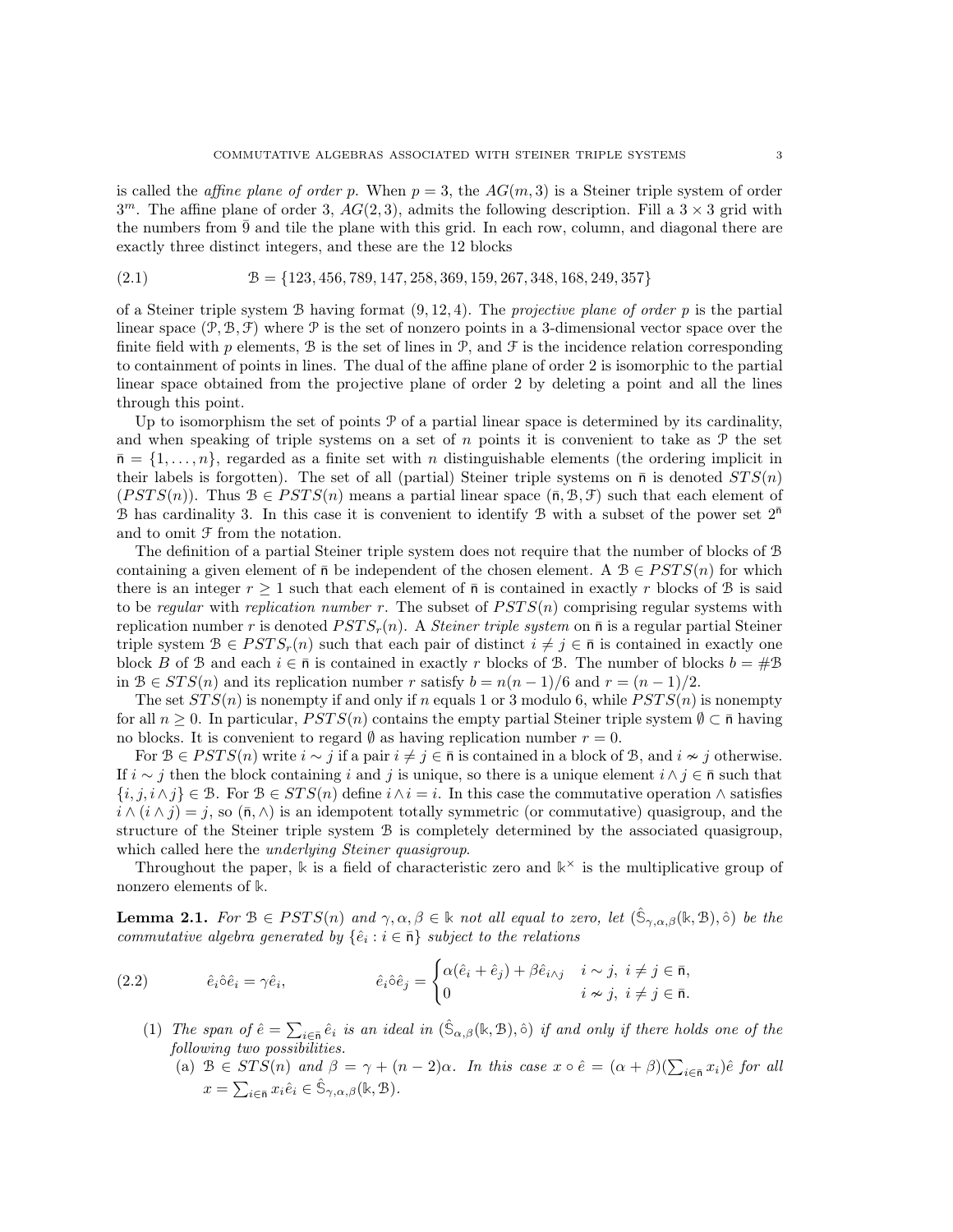#### <span id="page-3-5"></span>4 DANIEL J. F. FOX

- (b) B is regular with replication number r,  $\beta = -\alpha$ , and  $\gamma = -2r\alpha$ . In this case  $x \circ \hat{e} = 0$ for all  $x \in \hat{\mathbb{S}}_{-2r\alpha,\alpha,-\alpha}(\mathbb{k},\mathcal{B}).$
- <span id="page-3-6"></span>(2)  $(\hat{S}_{\gamma,\alpha,\beta}(\mathbb{K},\mathbb{B}),\circ)$  is exact if and only if either  $\mathbb B$  is regular with replication number r satisfying  $\gamma + 2r\alpha = 0$  or  $\gamma = \alpha = 0$ .

Proof. For fixed  $i$ ,

<span id="page-3-1"></span>(2.3) 
$$
\sum_{j \neq i, j \sim i} \hat{e}_j = \sum_{j \neq i, j \sim i} \hat{e}_{i \wedge j} = \hat{e} - \hat{e}_i - \sum_{j \neq i, j \not= i} \hat{e}_j.
$$

Let  $r_i$  be the number of blocks of B containing i. By  $(2.3)$ ,

<span id="page-3-2"></span>
$$
\hat{e}_i \hat{\circ} \hat{e} = \gamma \hat{e}_i + \sum_{j \neq i, j \sim i} (\alpha(\hat{e}_i + \hat{e}_j) + \beta \hat{e}_{i \wedge j}) = (\gamma + 2r_i \alpha) \hat{e}_i + \alpha \sum_{j \neq i, j \sim i} \hat{e}_j + \beta \sum_{j \neq i, j \sim i} \hat{e}_{i \wedge j}
$$
\n
$$
(2.4) \qquad = (\gamma + 2r_i \alpha) \hat{e}_i + (\alpha + \beta) (\hat{e} - \hat{e}_i - \sum_{j \neq i, j \sim i} \hat{e}_j)
$$
\n
$$
= (\alpha + \beta) \hat{e} + (\gamma + (2r_i - 1)\alpha - \beta) \hat{e}_i - (\alpha + \beta) \sum_{j \neq i, j \sim i} \hat{e}_j.
$$

By  $(2.4)$ ,  $\&\hat{e}$  is an ideal if and only if there hold

<span id="page-3-3"></span>
$$
(2.5) \qquad \qquad \gamma + (2r_i - 1)\alpha - \beta = 0,
$$

<span id="page-3-4"></span>(2.6) 
$$
(\alpha + \beta) \sum_{j \neq i, j \sim i} \hat{e}_j = 0,
$$

for all  $1 \leq i \leq n$ . Suppose  $\alpha \neq 0$ . Then [\(2.5\)](#page-3-3) holds for all i if and only if  $r_i = r = (\beta - \gamma)/(2r - 1)$ , in which case B is regular with replication number r. If  $\beta \neq -\alpha$  then [\(2.6\)](#page-3-4) can only be true if  $j \sim i$ for all  $j \neq i$ , that is  $r = (n-1)/2$  and B is a Steiner triple system. In this case there holds [\(1a\)](#page-2-0) with  $\alpha \neq 0$ . If  $\beta = -\alpha$ , then there holds [\(1b\)](#page-3-5). Now suppose  $\alpha = 0$ . Then [\(2.5\)](#page-3-3) holds for all i if and only if  $\beta = \gamma$ . Since by assumption not all of  $\alpha$ ,  $\beta$ , and  $\gamma$  are zero, this means  $\beta \neq 0$ , so [\(2.6\)](#page-3-4) holds if and only if  $j \sim i$  for all  $j \neq i$ , that is  $r = (n-1)/2$  and B is a Steiner triple system. In this case there holds [\(1a\)](#page-2-0) with  $\alpha = 0$ . Because tr  $L(\hat{e}_i) = \gamma + 2r_i\alpha$ ,  $(\hat{S}_{\gamma,\alpha,\beta}(\mathbb{k},\mathcal{B}),\circ)$  is exact if and only if  $\gamma + 2r_i\alpha = 0$  for all i. If  $\alpha \neq 0$  this implies  $r_i = r$  does not depend on i, and B is regular with replication number r. This shows [\(2\)](#page-3-6).

**Remark 2.2.** For  $r \in \mathbb{k}^{\times}$  the map  $\Psi_r : (\hat{S}_{\gamma,\alpha,\beta}(\mathbb{k}, \mathcal{B}), \circ) \to (\hat{S}_{r\gamma,r\alpha,r\beta}(\mathbb{k}, \mathcal{B}), \circ)$  defined by  $\Psi(\hat{e}_i)$  $r\hat{e}_i$  is a linear isomorphism. Consequently, any one of the parameters  $\gamma$ ,  $\alpha$ , or  $\beta$  can be normalized to take values in  $\{0,1\}$ . It is most convenient to normalize  $\gamma$  in this way, in which case each  $\hat{e}_i$  is an idempotent if  $\gamma = 1$  or a square-zero element if  $\gamma = 0$ .

<span id="page-3-0"></span>**Definition 2.3.** For  $\beta \in \mathbb{k}$  and  $\mathcal{B} \in STS(n)$  or for  $\beta = 0$  and  $\mathcal{B} = \emptyset \in PSTS_0(n)$ , define  $\hat{\mathcal{S}}_{\beta}(\mathbb{k}, \mathcal{B}) = \hat{\mathcal{S}}_{1,\alpha,\beta}(\mathbb{k}, \mathcal{B})$  where  $\alpha = \frac{\beta-1}{n-2}$  and define  $\mathcal{S}_{\beta}(\mathbb{k}, \mathcal{B})$  to be the quotient of  $\hat{\mathcal{S}}_{\beta}(\mathbb{k}, \mathcal{B})$  by  $\mathbb{k}\hat{e}$ , equipped with the multiplication  $\circ$  induced from that on  $\hat{\mathbb{S}}_{\beta}(\mathbb{k}, \mathbb{B})$ .

Lemma [3.1](#page-5-0) motivates using the parameters  $\beta_{\pm}$  defined by

<span id="page-3-7"></span>
$$
(2.7) \qquad \beta_{+} = -\frac{1}{n-2} + \frac{n-1}{n-2}\beta = \alpha + \beta, \qquad \beta_{-} = -\frac{1}{n-2} - \frac{n-3}{n-2}\beta = \alpha - \beta = -\frac{2}{n-1} - \frac{n-3}{n-1}\beta_{+}.
$$

Any one of the parameters  $\alpha$ ,  $\beta$ , and  $\beta_{\pm}$  determines the other three, and in what follows the parameters  $\alpha$ ,  $\beta$ , and  $\beta_{\pm}$  are used as is convenient. The images  $e_i \in S_\beta(\mathbb{k}, \mathcal{B})$  of the  $\hat{e}_i$  satisfy the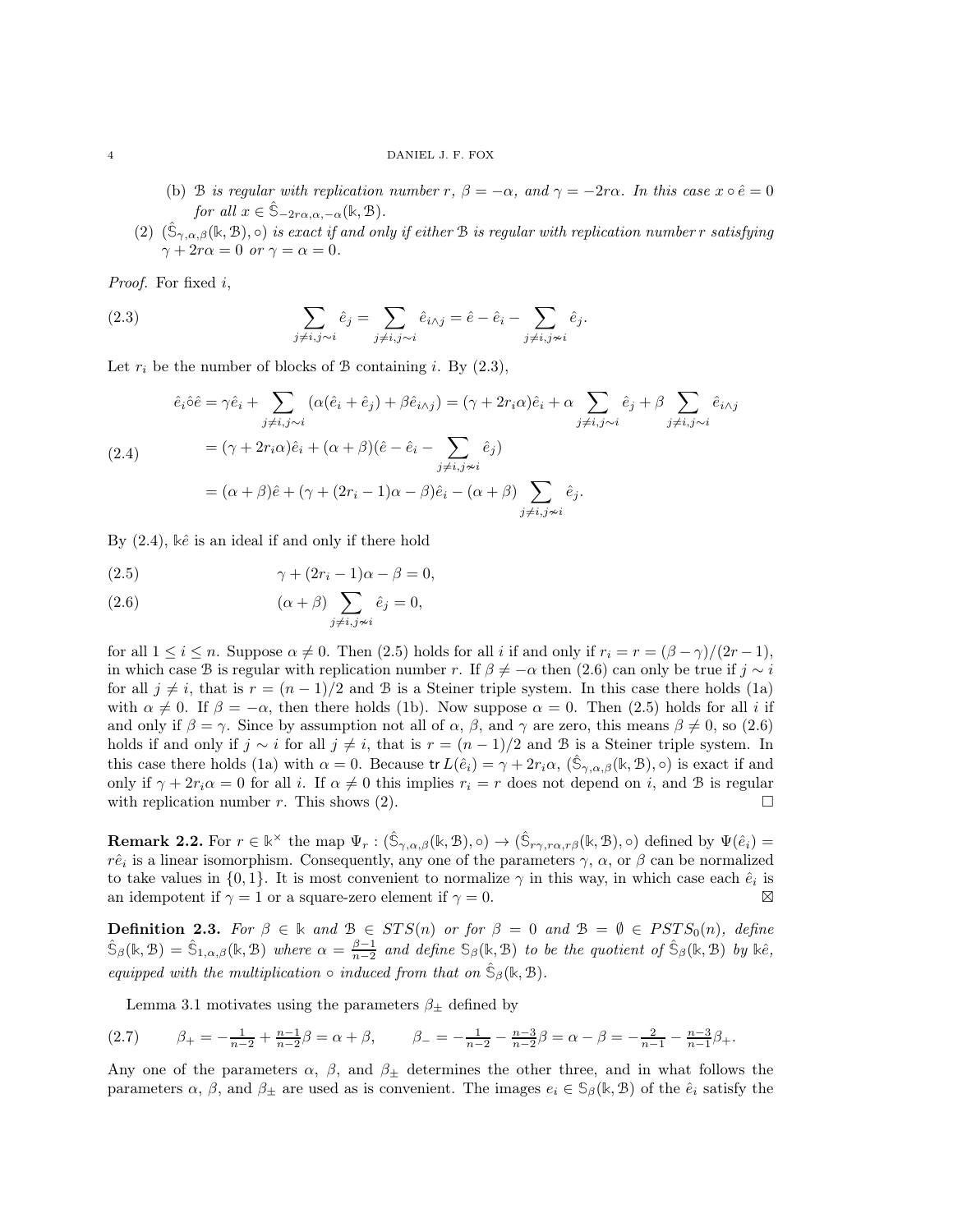relations

<span id="page-4-0"></span>
$$
\sum_{i \in \bar{\mathfrak{n}}} e_i = 0, \qquad e_i \circ e_i = e_i,
$$
\n
$$
(2.8) \quad e_i \circ e_j = \alpha(e_i + e_j) + \beta e_{i \wedge j} = -\frac{1}{n-2}(e_i + e_j) + \frac{\beta}{n-2}(e_i + e_j + (n-2)e_{i \wedge j})
$$
\n
$$
= \frac{\beta_+}{2}(e_i + e_j + e_{i \wedge j}) + \frac{\beta_-}{2}(e_i + e_j - e_{i \wedge j}), \qquad i \neq j \in \bar{\mathfrak{n}},
$$

and any  $n-1$  of the  $e_i$  constitute a basis of  $\mathcal{S}_{\beta}(\mathbb{k}, \mathcal{B})$ .

**Remark 2.4.** For any  $n \geq 2$ , taking  $\beta = 0$  in [\(2.8\)](#page-4-0) yields the  $(n-1)$ -dimensional algebra ( $\mathcal{S}_0(\emptyset)$ ,  $\circ$ ) defined by the relations

(2.9) 
$$
\sum_{i \in \bar{n}} e_i = 0, \qquad e_i \circ e_i = e_i, \qquad e_i \circ e_j = -\frac{1}{n-2}(e_i + e_j).
$$

Here this algebra is denoted  $\mathbb{E}^{n-1}(\mathbb{k})$  and is called the *simplicial* algebra. It was first studied by K. Harada [\[17,](#page-20-3) [18,](#page-20-4) [19\]](#page-20-5), and R. L. Griess in unpublished work (see the second paragraph of [\[29\]](#page-20-6) and [\[7,](#page-19-8) Appendix]). The proofs of Theorems [3.4](#page-6-0) and [3.8](#page-8-0) apply (as written) to  $\mathbb{E}^{n-1}(\mathbb{k})$  for all n, recovering its simplicity and other basic features first shown by Harada and Griess.

It is apparent from [\(2.8\)](#page-4-0) that  $(\mathbb{S}_{\beta}(\mathbb{k}, \mathbb{B}), \circ)$  can be viewed as a deformation of  $\mathbb{E}^{n-1}(\mathbb{k}) =$  $(\mathbb{S}_0(\mathbb{k}, \mathcal{B}), \circ).$ 

The unique Steiner triple system on  $\bar{n}$  for  $n < 7$  is that on 3 containing the single block  $\{1, 2, 3\}$ . In this case  $e_i + e_j + e_{i \wedge j} = 0$  if  $i \neq j \in \overline{3}$ , so [\(2.8\)](#page-4-0) becomes  $e_i \circ e_j = -e_i - e_j$ , showing that  $(\mathbb{S}_{\beta}(\{1,2,3\}), \circ) = (\mathbb{S}_{0}(\{1,2,3\}), \circ) = \mathbb{E}^{2}(\mathbb{k})$  for all  $\beta \in \mathbb{k}$ .

**Remark 2.5.** In [\[26\]](#page-20-7) E. Mendelsohn associated with  $B \in STS(n)$  a commutative nonassociative algebra. Although its definition resembles that of  $(\hat{\mathbb{S}}_{0,1}, \circ)$ , they are not the same. Taking  $\gamma = 0$ ,  $\alpha = 0$ , and  $\beta = 1$  in [\(2.2\)](#page-2-1) yields an *n*-dimensional algebra defined by the relations

<span id="page-4-1"></span>(2.10) 
$$
\hat{e}_i \circ \hat{e}_i = 0, \qquad \hat{e}_i \circ \hat{e}_j = \hat{e}_{i \wedge j}, \qquad i \neq j \in \bar{n}.
$$

Note that the  $\hat{e}_i$  are square-zero elements rather than idempotents. Mendelsohn's algebra is the  $(n + 1)$ -dimensional algebra defined by adding a unit to the algebra [\(2.10\)](#page-4-1). ⊠

**Remark 2.6.** Taking  $\beta = -\alpha$  and  $\epsilon = 1$  in [\(2.2\)](#page-2-1) yields the *n*-dimensional algebra defined by the relations

(2.11) 
$$
\hat{e}_i \circ \hat{e}_i = \hat{e}_i, \qquad \hat{e}_i \circ \hat{e}_j = \alpha (e_i + e_j - \hat{e}_{i \wedge j}), \qquad i \neq j \in \bar{n}.
$$

This is the *Matsuo algebra*  $\mathbb{M}_{\alpha}(\mathbb{k}, \mathcal{B})$  of  $\mathcal{B} \in STS(n)$  defined in [\[25,](#page-20-8) section 3.2] (different authors normalize differently the constant in the definition of  $\mathbb{M}_{\alpha}(\mathbb{k}, \mathcal{B})$ ). See [\[13,](#page-19-9) Section 6], [\[5\]](#page-19-10), and [\[23,](#page-20-9) Section 5] for details and more information. The proof of Lemma [2.1](#page-2-2) shows that  $\hat{e} \hat{\circ} \hat{e}_i$  =  $(1 - (n - 1)\beta)\hat{e}_i$  for  $i \in \bar{\mathfrak{n}}$ . In particular  $\mathbb{M}_{\alpha}(\mathbb{k}, \mathcal{B})$  is unital except when  $\alpha = -\beta = -1/(n - 1)$ (this is part of [\[25,](#page-20-8) Proposition 3.2.1]). On the other hand, it is uniquely in this exceptional case  $\alpha = -\beta = -1/(n-1)$  that kê is an ideal in the Matsuo algebra.

These observations give some motivation for regarding  $(\mathbb{S}_{1/(n-1)}(\mathbb{k}, \mathcal{B}), \circ)$  as meriting special consideration. Another reason for such special consideration is given by Lemma [3.1.](#page-5-0) ⊠

The automorphism group  $Aut(\mathcal{B}) = Aut(\bar{n}, \mathcal{B})$  of  $\mathcal{B} \in PSTS(n)$  is its automorphism group viewed as a partial linear system, so comprises those permutations of  $\bar{n}$  that map blocks of  $\bar{B}$  to blocks of B. Given an element  $\sigma \in Aut(B)$  (viewed as a permutation of  $\bar{n}$  preserving the blocks of B) define  $\hat{\phi}_{\sigma} \in \text{End}(\hat{\mathbb{S}}_{\beta})$  by  $\hat{\phi}(\hat{e}_i) = \hat{e}_{\sigma(i)}$  and extending linearly. Since  $\sigma(i \wedge j) = \sigma(i) \wedge \sigma(j)$ ,  $\hat{\phi}_{\sigma}$  is an algebra automorphism of  $(\hat{\mathbb{S}}_{\beta}, \circ)$ . Since  $\hat{\phi}_{\sigma}(\hat{e}) = \hat{e}, \hat{\phi}_{\sigma}$  descends to an algebra automorphism  $\phi_{\sigma}$ of  $(\mathcal{S}_{\beta}(\mathbb{k}, \mathcal{B}), \circ)$  satisfying  $\phi_{\sigma}(e_i) = e_{\sigma(i)}$  for  $1 \leq i \leq n$ . This shows that the automorphism group Aut(B) of the Steiner triple system B acts on  $(S_\beta(k, B), \circ)$  by algebra automorphisms, meaning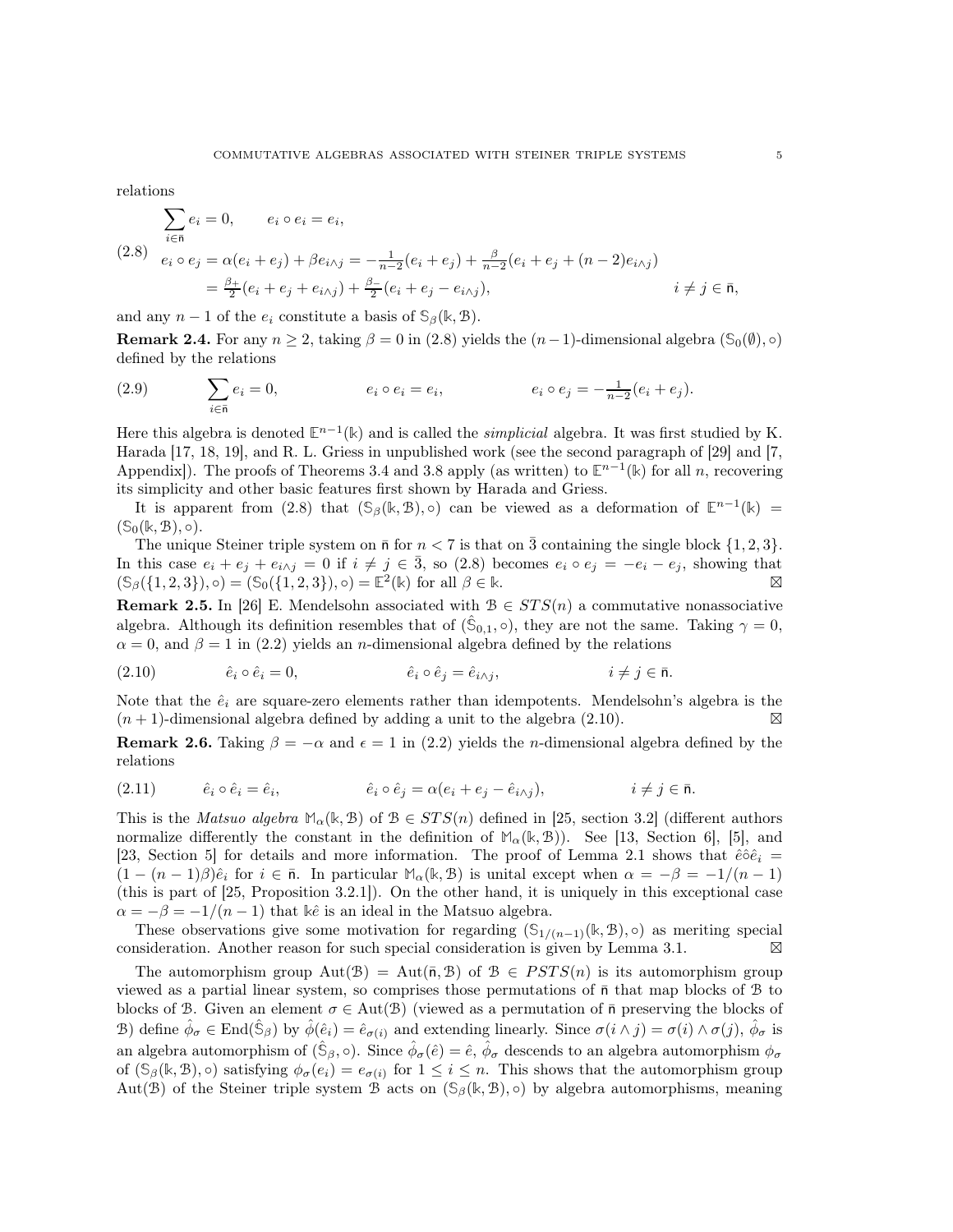that the map  $\sigma \to \phi_{\sigma}$  is an embedding  $\text{Aut}(\mathcal{B}) \to \text{Aut}(\mathcal{S}_{\beta}(\mathbb{k}, \mathcal{B}), \circ)$ . For what  $\beta$  and  $\mathcal B$  this map is an isomorphism has not been resolved. Lemma [2.7](#page-5-1) characterizes its image.

<span id="page-5-1"></span>**Lemma 2.7.** Let  $\beta \in \mathbb{R} \setminus \{0\}$  and consider  $\mathcal{B} \in STS(n)$ . If  $\phi \in \text{Aut}(\mathcal{S}_{\beta}(\mathbb{k}, \mathcal{B}), \circ)$  permutes  ${e_i : i \in \bar{\mathsf{n}}},$  then the permutation  $\sigma \in S_n$  defined by  $\phi(e_i) = e_{\sigma(i)}$  is an automorphism of B.

Proof. For all  $i \neq j \in \bar{n}$ ,  $0 = \phi(e_i \circ e_j) - \phi(e_i) \circ \phi(e_j) = \beta(e_{\sigma(i \wedge j)} - e_{\sigma(i) \wedge \sigma(j)})$ . Because  $\beta \neq 0$ ,  $\sigma(i \wedge j) = \sigma(i) \wedge \sigma(j)$ , which means that  $\sigma$  is an automorphism of B.

**Remark 2.8.** An embedding of  $C \in STS(m)$  in  $B \in STS(n)$  is an injection  $\iota : \bar{m} \to \bar{n}$  such that  $\iota(\mathcal{C}) \subset \mathcal{B}$ . It determines an algebra embedding  $\mathcal{S}_{\beta}(\mathbb{k}, \mathcal{C}) \to \mathcal{S}_{\beta}(\mathbb{k}, \mathcal{B})$  defined as the extension by linearity of the map defined by  $e_i \to e_{\iota(i)}$  for  $i \in \overline{m}$ .

## 3. Killing metrizability and simplicity

Lemma [3.1](#page-5-0) is similar to [\[13,](#page-19-9) Theorem 6.2]. Recall the definition of  $\beta_{\pm}$  in [\(2.7\)](#page-3-7).

<span id="page-5-0"></span>**Lemma 3.1.** Let  $\beta \in \mathbb{k}$  and  $\beta \in STS(n)$ . For  $e_i \in (\mathcal{S}_{\beta}(\mathbb{k}, \mathcal{B}), \circ, \kappa)$  define the  $(n-1)/2$ -dimensional subspace

<span id="page-5-3"></span>(3.1) 
$$
\mathbb{B}^{e_i}_{-} = \mathbb{k}\{e_j - e_{i \wedge j} : j \neq i\},\
$$

and the  $(n-3)/2$ -dimensional subspace

<span id="page-5-2"></span>(3.2) 
$$
\mathbb{B}_{+}^{e_{i}} = \{ \sum_{i \in B \in \mathcal{B}} \lambda_{B} \gamma_{B} : \sum_{i \in B \in \mathcal{B}} \lambda_{B} = 0 \} = \Bbbk \{ 2e_{i} + (n-1)(e_{j} + e_{i \wedge j}) : j \neq i \}.
$$

 $\text{If } \beta \in \mathbb{k} \setminus \{-\frac{n-1}{n-3}, 0, 1\} \text{ then } 1, \beta_+, \text{ and } \beta_- \text{ are pairwise distinct and } \mathbb{B}^{e_i}_+ \text{ and } \mathbb{B}^{e_i}_- \text{ are the } \beta_+ \text{ and } \beta_+ \text{ are the } \beta_+ \text{ and } \beta_- \text{ are the } \beta_+ \text{ are the } \beta_+ \text{ are the } \beta_+ \text{ are the } \beta_+ \text{ are the } \beta_+ \text{ are the } \beta_+ \text{ are the } \beta_+ \text{ are the } \beta_+ \text{ are the } \beta_+ \text$  $\beta$ <sub>-</sub> eigenspaces of  $L(e_i)$ . In the excluded cases:

- (1) If  $\beta = -\frac{n-1}{n-3}$ , then  $\beta_- = 1$ ,  $\mathbb{B}^{e_i}_-$  has codimension 1 in the 1-eigenspace of  $L(e_i)$ , and  $\mathbb{B}^{e_i}_+$  is the  $\beta_+ = -(n+1)/(n+3)$  eigenspace of  $L(e_i)$ .
- (2) If  $\beta = 0$  then  $\beta_+ = \beta_- = -1/(n-2)$  and  $\mathbb{B}^{e_i} \oplus \mathbb{B}^{e_i}$  is the  $-1/(n-2)$  eigenspace of  $L(e_i)$ .
- (3) If  $\beta = 1$ , then  $\beta_+ = 1$ ,  $\mathbb{B}^{e_i}_+$  has codimension 1 in the 1-eigenspace of  $L(e_i)$  and  $\mathbb{B}^{e_i}_-$  is the  $\beta_- = -1$  eigenspace of  $L(e_i)$ .

*Proof.* The cardinality  $(n-1)/2 = r$  set  $\{e_j - e_{i \wedge j} : i \in B \text{ and } j \leq i \wedge j\}$  is linearly independent and spans  $\mathbb{B}^{e_i}$ . Computations using [\(2.8\)](#page-4-0) and [\(2.7\)](#page-3-7) show  $e_i \circ (e_j - e_{i \wedge j}) = \beta_-(e_j - e_{i \wedge j})$ . This shows  $\mathbb{B}^{e_i}_-$  is contained in ker $(L(e_i) - \beta_1)$ .

For  $B = \{i, j, i \wedge j\} \in \mathcal{B}$ , the element  $\gamma_B = e_i + e_j + e_{i \wedge j} \in \mathcal{S}_{\beta}(\mathbb{k}, \mathcal{B})$  satisfies

<span id="page-5-4"></span>(3.3) 
$$
\gamma_B \circ \gamma_B = (1 + 3\beta_+ + \beta_-)\gamma_B = \frac{2n\beta + n - 6}{2n}\gamma_B.
$$

There holds  $\sum_{i \in B \in \mathcal{B}} \gamma_B = re_i + \sum_{j \neq i} e_j = (r-1)e_i = \frac{n-3}{2}e_i$ . Consequently, for  $B = \{i, j, i \wedge j\} \in \mathcal{B}$ ,  $2\sum_{i\in B'\neq B}(\gamma_B-\gamma_{B'})=2r\gamma_B-2(r-1)e_i=2e_i+(n-1)(e_j+e_{i\wedge j})$ . This shows that the left-hand side of [\(3.2\)](#page-5-2) is contained in the right-hand side; the reverse inclusion is clear. For  $k \neq i$ , the cardinality  $(n-3)/2 = r-1$  set  $\{2e_i + (n-1)(e_j + e_{i \wedge j}) : i \in B, k \notin B\}$  is linearly independent and spans  $\mathbb{B}^{e_i}_+$ . For  $i = B \cap B'$ , it follows from  $e_i \circ \gamma_B = (1 + \frac{1}{2}\beta_+ + \frac{3}{2}\beta_-)e_i + \beta_+\gamma_B$  that  $e_i \circ (\gamma_B - \gamma_{B'}) = \beta_+\gamma_B$ . This shows  $\mathbb{B}^{e_i}_+$  is contained in the  $\beta_+$  eigenspace of  $\tilde{L}(e_i)$ .

The preceding shows that the eigenvalues of  $L(e_i)$  are 1,  $\beta$ <sub>-</sub>, and  $\beta$ <sub>+</sub>, with respective multiplicities at least 1,  $(n-1)/2$ , and  $(n-3)/2$ , with equality of the multiplicities except when the values  $\{1, \beta_+, \beta_-\}$  are not pairwise distinct, which occurs in the indicated exceptional cases.

**Remark 3.2.** Lemma [3.1](#page-5-0) shows that in  $(\mathcal{S}_{\beta}(\mathbb{k}, \mathcal{B}), \circ)$  the multiplication operator  $L(e_i)$  of the idempotent  $e_i$  is semisimple with minimal polynomial dividing  $(x-1)(x-\beta_+)(x-\beta_-)$ . As is indicated in Table [1,](#page-6-1) qualitative transitions occur when one of  $\beta_{\pm}$  is in the set  $\{0, 1/2, 1\}$  or they are equal. Theorem [3.8](#page-8-0) shows that  $(\mathcal{S}_{\beta}(\mathbb{k}, \mathcal{B}), \circ)$  is simple except when  $\beta_+$  or  $\beta_-$  equals 1. ⊠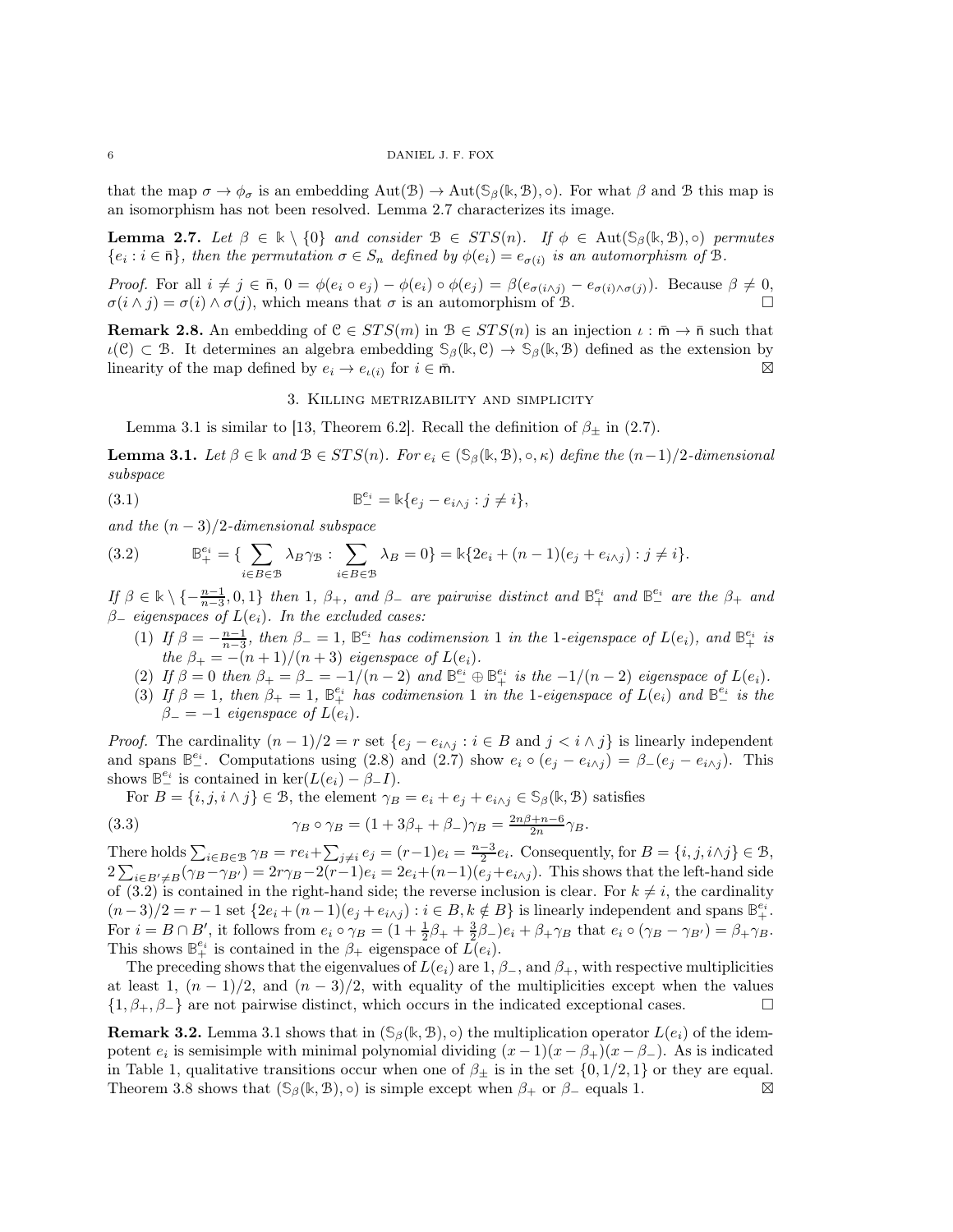|             | $n -$ |                          |        |         | $\mathfrak{m} =$ |  |
|-------------|-------|--------------------------|--------|---------|------------------|--|
| $n-$<br>n — |       | $\overline{\phantom{a}}$ | $n-$ . | n —     |                  |  |
| n —         |       |                          |        | $n - 2$ |                  |  |

<span id="page-6-1"></span>TABLE 1. Transitional values of eigenvalues of  $L(e_i)$ .

**Corollary 3.3.** For  $\beta \in \mathbb{k}$  and  $\mathcal{B} \in STS(n)$ , the algebra  $(\mathcal{S}_{\beta}(\mathbb{k}, \mathcal{B}), \circ)$  is exact.

Proof. By [\(2.7\)](#page-3-7),  $(n-3)\beta_+ + (n-1)\beta_- = -2$ , so, by Lemma [3.1,](#page-5-0) tr  $L(e_i) = 1 + \frac{n-1}{2}\beta_- + \frac{n-3}{2}\beta_+ = 0$ . Since the  $e_i$  span  $\mathbb{S}_{\beta}$ , this suffices to show that  $(\mathbb{S}_{\beta}(\mathbb{k}, \mathcal{B}), \circ)$  is exact.

<span id="page-6-0"></span>**Theorem 3.4.** For  $\beta \in \mathbb{k}$  and  $\beta \in STS(n)$ , the Killing form  $\kappa(x, y) = \text{tr } L(x)L(y)$  of the algebra  $(\mathbb{S}_{\beta}(\mathbb{k}, \mathbb{B}), \circ)$  is invariant. If  $\omega = (n-3)\beta^2 + 1 \neq 0$ , then  $\kappa$  is nondegenerate. If  $\mathbb{k}$  is a Euclidean field, then  $\kappa$  is positive definite.

Proof. By Lemma [3.1,](#page-5-0)

<span id="page-6-5"></span>
$$
(3.4) \qquad \kappa(e_i,e_i) = \text{tr}\,L(e_i)^2 = 1 + \frac{n-1}{2}\beta_-^2 + \frac{n-3}{2}\beta_+^2 = \frac{n-1}{n-2}\left((n-3)\beta^2 + 1\right) = \frac{n-1}{n-2}\omega.
$$

The trace tr  $L(e_i)L(e_j)$  can be calculated as the trace of the matrix representing  $L(e_i)L(e_j)$  with respect to a basis of  $\mathcal{S}_{\beta}(\mathbb{k}, \mathcal{B})$ . For this purpose it is convenient to use the basis  $\{e_k : 1 \leq k \leq n-1\}$ . Write  $\alpha = \frac{\beta-1}{n-2}$ , so that  $\beta = 1 + (n-2)\alpha$ . For  $i \neq j \in \bar{\mathfrak{n}}$  and  $k \notin \{i, j, i \wedge j\}$ , straightforward calculations using [\(2.8\)](#page-4-0) show

<span id="page-6-2"></span>(3.5)  
\n
$$
L(e_i)L(e_j)e_i = \alpha(\alpha + \beta + 1)e_i + (\alpha^2 + \beta^2)e_j + 2\alpha\beta e_{i\lambda j},
$$
\n
$$
L(e_i)L(e_j)e_j = \alpha e_i + \alpha e_j + \beta e_{i\lambda j},
$$
\n
$$
L(e_i)L(e_j)e_{i\lambda j} = (2\alpha^2 + \beta)e_i + \alpha(\alpha + \beta)e_j + \alpha(\alpha + \beta)e_{i\lambda j},
$$
\n(3.6)  
\n
$$
L(e_i)L(e_j)e_k = \alpha(2\alpha + \beta)e_i + \alpha^2 e_j + \alpha^2 e_k + \alpha\beta(e_{i\lambda j} + e_{i\lambda k} + e_{j\lambda k}) + \beta^2 e_{i\lambda(j\lambda k)},
$$

<span id="page-6-3"></span>In particular,  $L(e_i)L(e_j)$  preserves  $\Bbbk\{e_i,e_j,e_{i\wedge j}\}$ . In using these computations to compute the trace of  $L(e_i)L(e_j)$ , care needs to be taken because  $i \wedge j$ ,  $i \wedge k$ ,  $j \wedge k$ ,  $i \wedge (j \wedge k)$  can equal n, in which case the corresponding vectors need to be rewritten in terms of the basis  $\{e_k : 1 \le k \le n-1\}$ . Note that  $i \wedge j = n$  if and only if  $j = i \wedge n$ , while  $i \wedge k = n$ ,  $j \wedge k = n$ , and  $i \wedge (j \wedge k) = n$  hold if and only if  $k = i \wedge n$ ,  $k = j \wedge n$ , and  $k = j \wedge (i \wedge n)$ , respectively. In these cases, for  $1 \leq i \neq j \leq n-1$ , specializing [\(3.5\)](#page-6-2) and [\(3.6\)](#page-6-3) yields

<span id="page-6-4"></span>(3.7)  
\n
$$
L(e_i)L(e_{i\wedge n})e_i = \alpha(\alpha + \beta + 1)e_i + (\alpha^2 + \beta^2)e_{i\wedge n} + 2\alpha\beta e_n
$$
\n
$$
= \alpha(\alpha - \beta + 1)e_i + (\alpha - \beta)^2 e_{i\wedge n} - 2\alpha\beta \sum_{l \notin \{i, n, i\wedge n\}} e_l,
$$
\n(3.7)  
\n
$$
L(e_i)L(e_{i\wedge n})e_{i\wedge n} = \alpha e_i + \alpha e_{i\wedge n} + \beta e_n = (\alpha - \beta)(e_i + e_{i\wedge n}) - \beta \sum_{l \notin \{i, n, i\wedge n\}} e_l,
$$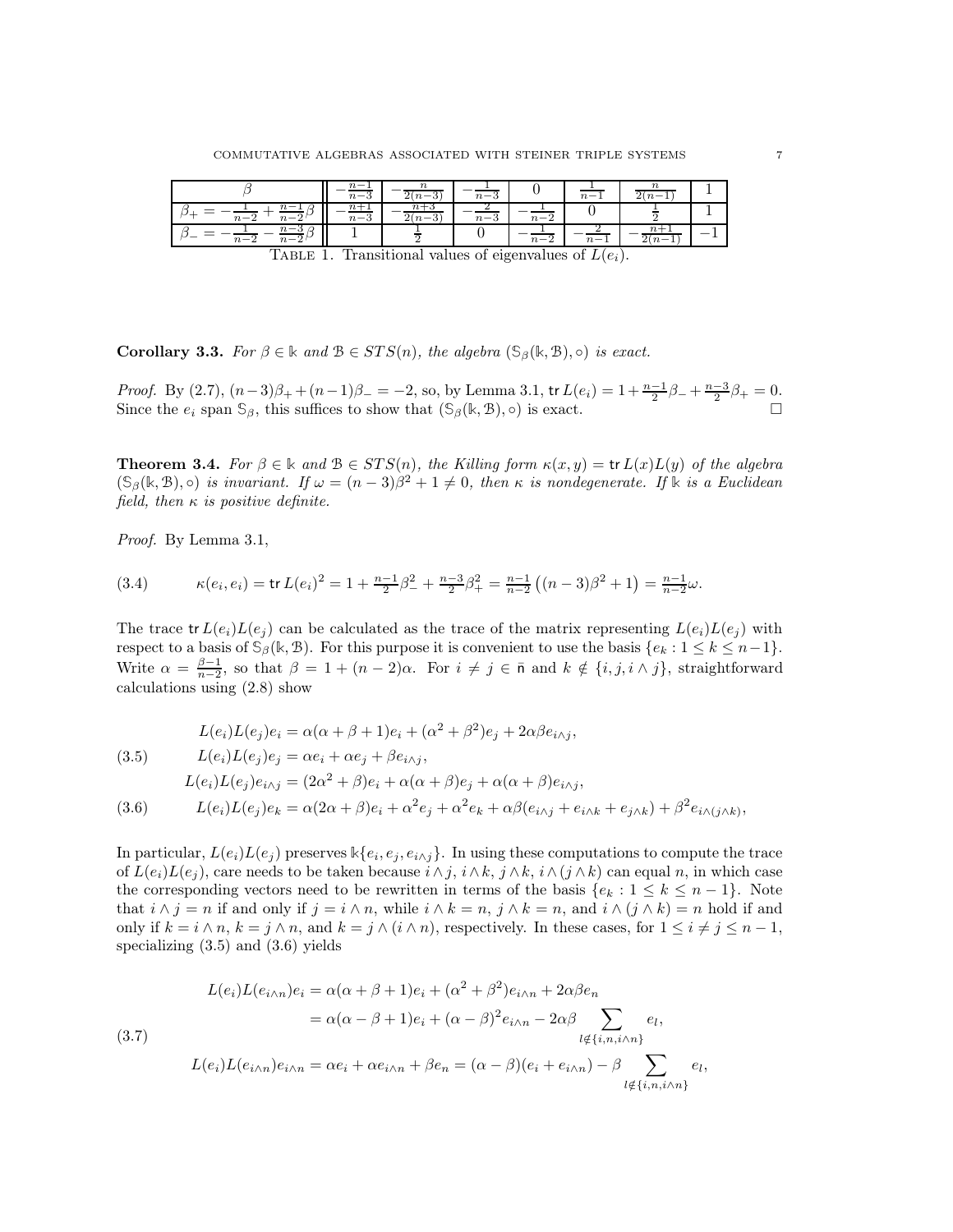and, when  $j \neq i \wedge n$ ,

<span id="page-7-0"></span>
$$
L(e_i)L(e_j)e_{i\wedge n}
$$
  
\n
$$
= \alpha(2\alpha + \beta)e_i + \alpha^2 e_j + \alpha^2 e_{i\wedge n} + \alpha\beta(e_{i\wedge j} + e_n + e_{j\wedge (i\wedge n)}) + \beta^2 e_{i\wedge (j\wedge (i\wedge n))}
$$
  
\n
$$
= \alpha(\alpha - \beta)e_{i\wedge n} + \text{terms involving neither } e_{i\wedge n} \text{ nor } e_n,
$$
  
\n
$$
L(e_i)L(e_j)e_{j\wedge n}
$$
  
\n(3.8)  
\n
$$
= \alpha(2\alpha + \beta)e_i + \alpha^2 e_j + \alpha^2 e_{j\wedge n} + \alpha\beta(e_{i\wedge j} + e_{i\wedge (j\wedge n)} + e_n) + \beta^2 e_{i\wedge n}
$$
  
\n
$$
= \alpha(\alpha - \beta)e_{j\wedge n} + \text{terms involving neither } e_{j\wedge n} \text{ nor } e_n,
$$
  
\n
$$
L(e_i)L(e_j)e_{j\wedge (i\wedge n)}
$$
  
\n
$$
= \alpha(2\alpha + \beta)e_i + \alpha^2 e_j + \alpha^2 e_{j\wedge (i\wedge n)} + \alpha\beta(e_{i\wedge j} + e_{i\wedge (j\wedge (i\wedge n))} + e_{i\wedge n}) + \beta^2 e_n
$$
  
\n
$$
= (\alpha^2 - \beta^2)e_{j\wedge (i\wedge n)} + \text{terms involving neither } e_{j\wedge (i\wedge n)} \text{ nor } e_n,
$$

and, when  $k \notin \{i, i \wedge n, n\},\$ 

<span id="page-7-1"></span>(3.9)  
\n
$$
L(e_i)L(e_{i\wedge n})e_k
$$
\n
$$
= \alpha(2\alpha + \beta)e_i + \alpha^2 e_{i\wedge n} + \alpha^2 e_k + \alpha\beta(e_n + e_{i\wedge k} + e_{(i\wedge n)\wedge k}) + \beta^2 e_{i\wedge((i\wedge n)\wedge k)}
$$
\n
$$
= \alpha(\alpha - \beta)e_k + \text{terms involving neither } e_k \text{ nor } e_n.
$$

Suppose  $1 \leq i \neq j \leq n-1$  and  $i \wedge j \neq n$ , so that  $j \neq i \wedge n$ . From [\(3.5\)](#page-6-2), [\(3.6\)](#page-6-3), and [\(3.8\)](#page-7-0), it follows that the diagonal elements of the matrix of  $L(e_i)L(e_j)$  in the basis  $\{e_i: 1 \leq l \leq n-1\}$  are  $\alpha(\alpha+\beta+1)$  (for index i),  $\alpha$  (for index j),  $\alpha(\alpha+\beta)$  (for index  $i \wedge j$ ),  $\alpha^2$  (for the  $n-7$  choices of  $k \notin \{i, j, i \wedge j, i \wedge n, j \wedge n, j \wedge (i \wedge n)\}\)$ ,  $\alpha(\alpha - \beta)$  (for indices  $i \wedge n$  and  $j \wedge n$ ), and  $\alpha^2 - \beta^2$  (for index  $j \wedge (i \wedge n)$ . Summing yields

<span id="page-7-2"></span>(3.10) 
$$
\kappa(e_i, e_j) = \alpha(\alpha + \beta + 1) + \alpha + \alpha(\alpha + \beta) + (n - 7)\alpha^2 + 2\alpha(\alpha - \beta) + \alpha^2 - \beta^2 = (n - 2)\alpha^2 + 2\alpha - \beta^2 = -\frac{1}{n - 2}\omega.
$$

Suppose  $1 \le i \le n-1$  and  $j = i \wedge n$ , so that  $i \wedge j = n$ . From [\(3.7\)](#page-6-4), [\(3.8\)](#page-7-0), and [\(3.9\)](#page-7-1), it follows that the diagonal elements of the matrix of  $L(e_i)L(e_{i\wedge n})$  in the basis  $\{e_i: 1 \leq l \leq n-1\}$  are  $\alpha(\alpha-\beta+1)$ (for index i),  $\alpha - \beta$  (for index  $i \wedge n$ ), and  $\alpha(\alpha - \beta)$  (for the  $n-3$  choices of  $k \notin \{i, i \wedge n, n\}$ ). Summing yields

<span id="page-7-3"></span>(3.11) 
$$
\kappa(e_i, e_{i \wedge n}) = \alpha(\alpha - \beta + 1) + \alpha - \beta + (n - 3)\alpha(\alpha - \beta) = ((n - 2)\alpha + 1)(\alpha - \beta) + \alpha = -\frac{1}{n - 2}((n - 3)\beta^2 + 1).
$$

Together [\(3.4\)](#page-6-5), [\(3.10\)](#page-7-2), and [\(3.11\)](#page-7-3) show that the Gram matrix of the basis  $\{e_l: 1 \leq l \leq n-1\}$  with respect to  $\kappa$  is  $\omega(nI_{n-1}-\mathbb{1}_{n-1})$ , where  $I_k$  is the  $k \times k$  identity matrix and  $\mathbb{1}_k$  is the  $k \times k$  matrix with all entries equal to 1. The eigenvalues of  $nI_{n-1} - \mathbb{1}_{n-1}$  are 1 with multiplicity 1 and n with multiplicity  $n-2$ , so  $nI_{n-1}-\mathbb{1}_{n-1}$  is nondegenerate. This shows that  $\kappa$  is nondegenerate provided  $\omega \neq 0$ . If k is Euclidean,  $\omega = (n-3)\beta^2 + 1 \geq 1$ , so  $\kappa$  is positive definite.

Using [\(3.4\)](#page-6-5), [\(3.10\)](#page-7-2), and [\(3.11\)](#page-7-3) it can be checked that, for  $1 \le i \le n - 1$ ,

(3.12) 
$$
\kappa(e_n, e_n) = \frac{n-1}{n-2}\omega, \qquad \kappa(e_i, e_n) = -\frac{1}{n-2}\omega,
$$

so that the Gram matrix of  $\{e_i : 1 \leq i \leq n\}$  with respect to  $\kappa$  is  $\omega(nI_n - \mathbb{1}_n)$ . The matrix  $nI_n - \mathbb{1}_n$ has eigenvalues 0 with multiplicity 1 and n with multiplicity  $n - 1$ . The one-dimensional radical corresponds with the relation  $\sum_{i \in \bar{\mathfrak{n}}} e_i = 0$ .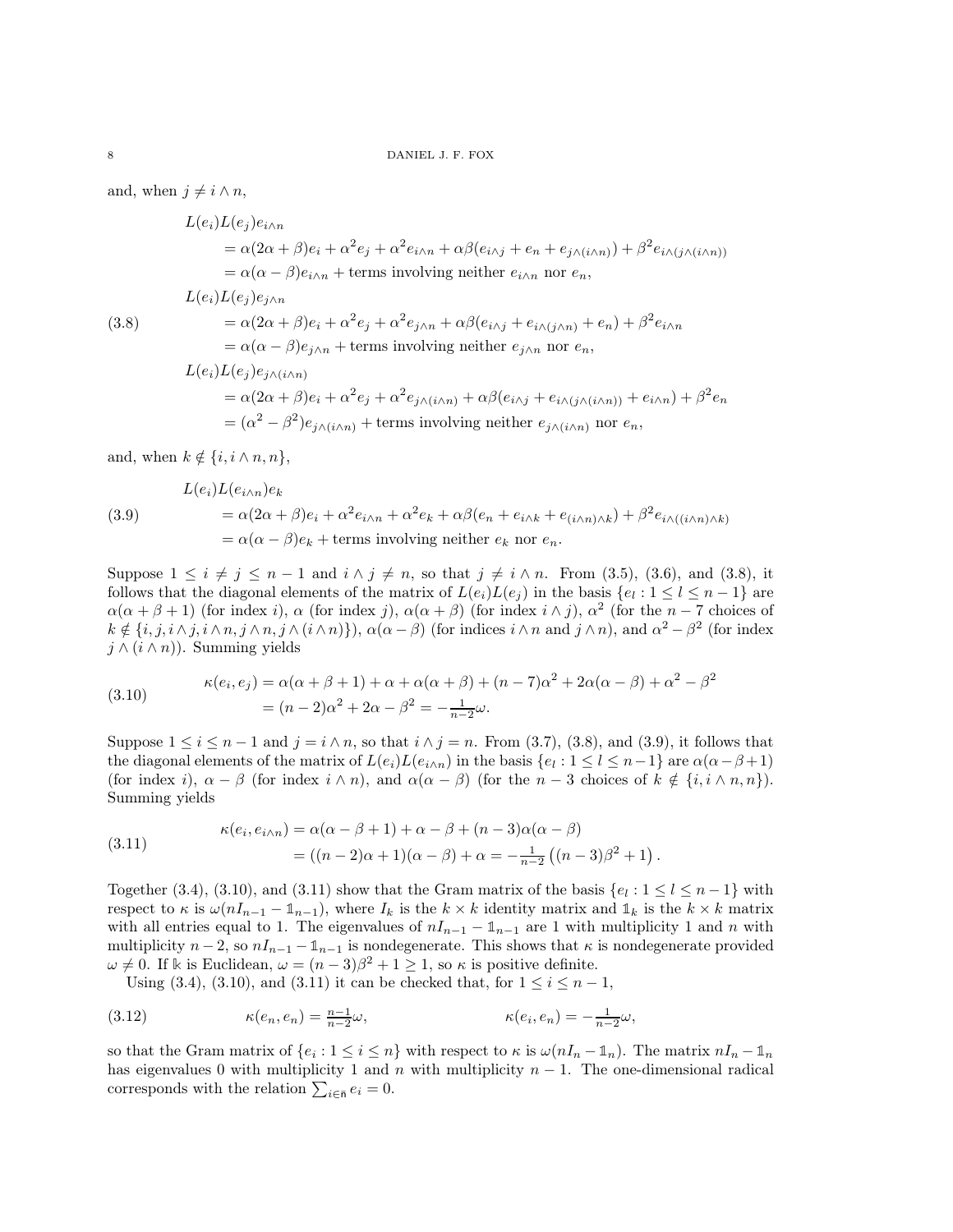To check the invariance of  $\kappa$  it suffices to check it on the spanning set  $\{e_i : i \in \bar{\mathsf{n}}\}$ . The preceding can be used to check that

(3.13) 
$$
\kappa(e_i, e_i \circ e_j) = -\frac{1}{n-2}\omega = \kappa(e_i, e_j) = \kappa(e_i \circ e_i, e_j),
$$

$$
\kappa(e_i, e_j \circ e_{i \wedge j}) = \frac{(n(n-3)\beta + 2)}{(n-2)^2}\omega = \kappa(e_i \circ e_j, e_{i \wedge j}),
$$

$$
\kappa(e_i, e_j \circ e_k) = \frac{(1 - (n-1)\beta)}{(n-2)^2}\omega = \kappa(e_i \circ e_j, e_k),
$$

<span id="page-8-1"></span>for all  $i, j, k \in \bar{\mathfrak{n}}$  such that  $i \neq j$  and  $k \notin \{i, j, i \wedge j\}$ . This suffices to show the invariance of  $\kappa$ . Corollary 3.5. For  $\beta \in \mathbb{k}$  and  $\beta \in STS(n)$ , any  $x \in \mathbb{S}_{\beta}(\mathbb{k}, \mathbb{B})$  satisfies  $\sum_{i \in \bar{n}} \kappa(x, e_i)e_i =$  $n((n-3)\beta^2+1)$  $\frac{-3(p+1)}{n-2}x$ .

*Proof.* This follows straightforwardly from the proof of Theorem [3.4.](#page-6-0)  $\Box$ 

**Remark 3.6.** A set  $\mathcal F$  of vectors in a real or complex Hilbert space  $(\mathbb V, \langle \cdot, \cdot \rangle)$  is called a tight frame with frame constant A if it satisfies the identity  $\sum_{v \in \mathcal{F}} \langle x, v \rangle v = Ax$  for some constant A [\[30\]](#page-20-10). Corollary [3.5](#page-8-1) shows that for  $\mathcal{B} \in STS(n)$  the generating idempotents  $e_i$  constitute a tight frame with frame constant  $\frac{n((n-3)\beta^2+1)}{n-2}$  $n-2$ .<br>∴ ⊠

<span id="page-8-2"></span>**Lemma 3.7.** Let  $(A, \circ)$  be a finite-dimensional commutative algebra over a field  $\mathbb{k}$  of characteristic 0 admitting a nondegenerate symmetric bilinear form  $\mu$  that is invariant, meaning  $\mu(x \circ y, z) =$  $\mu(x, y \circ z)$ . Suppose  $A \subset \mathbb{A}$  spans  $\mathbb{A}$  and that each  $a \in A$  is a  $\mu$ -anisotropic idempotent satisfying that L(a) is diagonalizable over **k** with 1 as an eigenvalue of multiplicity 1. Then every nontrivial ideal in  $(A, \circ)$  contains an element of A. If, moreover,  $L(a)$  is invertible for every  $a \in A$ , then  $(A, \circ)$  is simple.

*Proof.* Let  $\mathbb{I} \subset \mathbb{S}_{\beta}(\mathbb{k}, \mathcal{B})$  be a nontrivial ideal and suppose  $0 \neq x \in \mathbb{I}$ . By the nondegeneracy of  $\mu$ , because A spans A, there is  $a \in A$  such that  $\mu(x, a) \neq 0$ . Let  $1, \lambda_1, \ldots, \lambda_k$  be the distinct eigenvalues of  $L(a)$ , so that  $(L(a) - I)Q = 0$  where  $Q = \prod_i (L(a) - \lambda_i I)$ . By hypothesis a spans ker $(L(a) - I)$ , so  $Qx = \rho a$  for some  $\rho \in \mathbb{k}$ . By the invariance of  $\mu$ , Q is  $\mu$ -self-adjoint, so  $\rho \mu(a, a) = \mu(Qx, a)$  $\mu(x, Qa) = (\prod_i (1 - \lambda_i)^{-1}) \mu(x, a) \neq 0$ . This shows  $\rho \neq 0$ , so  $a = \rho^{-1}Qx \in \mathbb{I}$ . If  $L(a)$  is invertible, then for any  $x \in \mathbb{A}$  there is  $y \in \mathbb{A}$  such that  $x = L(a)y \in \mathbb{I}$ , which shows  $\mathbb{I} = \mathbb{A}$ .

<span id="page-8-0"></span>**Theorem 3.8.** For  $\beta \in \mathbb{k} \setminus \{1, -\frac{n-1}{n-3}\}$  such that  $(n-3)\beta^2 + 1 \neq 0$  and  $\beta \in STS(n)$ , the algebra  $(\mathbb{S}_{\beta}(\mathbb{k}, \mathcal{B}), \circ)$  is simple.

*Proof.* If  $n = 3$ , then  $(\mathbb{S}_{\beta}(\mathbb{k}, \mathbb{B}), \circ)$  equals  $(\mathbb{S}_{0}(\mathbb{k}, \mathbb{B}), \circ) = \mathbb{E}^{3}(\mathbb{k})$ , and so in this case it can be assumed throughout the proof that  $\beta = 0$ .

By Lemma [3.1,](#page-5-0) for  $i \in \bar{\mathsf{n}}, L(e_i)$  is diagonalizable with 1 an eigenvalue of multiplicity 1 provided  $\beta \in \mathbb{k} \setminus \{1, -\frac{n-1}{n-3}\}$ , and by Theorem [3.4,](#page-6-0)  $\kappa$  is nondegenerate and invariant, so the set  $\mathcal{A} = \{e_i : i \in \bar{n}\}$ and form  $\kappa$  satisfy the hypotheses of Lemma [3.7,](#page-8-2) and so a nontrivial ideal  $\mathbb{I} \subset \mathbb{S}_{\beta}(\mathbb{k}, \mathcal{B})$  contains  $e_i$ for some  $i \in \bar{\mathfrak{n}}$ . By Lemma [\(3.1\)](#page-5-0),  $L(e_i)$  is invertible if  $\beta_+\beta_- \neq 0$ , so in these cases  $\mathbb{I} = \mathbb{S}_{\beta}(\mathbb{k}, \mathcal{B})$ . The excluded cases occur when  $\beta_- = 0$ , so that  $\beta = -\frac{1}{n-3}$ , and  $\beta_+ = 0$ , so that  $\beta = \frac{1}{n-1}$ . These cases require individual arguments.

Suppose  $\beta = \frac{1}{n-1}$ . Because  $e_i \in \mathbb{I}$ , the  $\beta_- = -2/(n-1)$  eigenspace of  $L(e_i)$  is contained in  $\mathbb{I}$ , so  $e_j - e_{i \wedge j} \in \mathbb{I}$  for all  $j \neq i$ . Hence  $(e_j - e_{i \wedge j}) \circ (e_j - e_{i \wedge j}) \in \mathbb{I}$  too. There results

$$
(3.14) \qquad \qquad 2(n+1)e_{i \wedge j} = (n-1)(e_j - e_{i \wedge j}) \circ (e_j - e_{i \wedge j}) + 2e_i - (n+1)(e_j - e_{i \wedge j}) \in \mathbb{I}.
$$

Hence  $e_j \in \mathbb{I}$  for all  $j \neq i$ , and  $\mathbb{I} = \mathbb{S}_{\beta}(\mathbb{k}, \mathcal{B})$ .

Suppose  $\beta = -\frac{1}{n-3}$ . Because  $e_i \in \mathbb{I}$ , the  $\beta_+ = -2/(n-3)$  eigenspace of  $L(e_i)$  is contained in  $\mathbb{I}$ , so  $2e_i + (n-1)(e_j + e_{i \wedge j})$ , and hence also  $e_j + e_{i \wedge j}$ , are contained in  $\mathbb{I}$  for all  $j \neq i$ . Consequently,  $(3.15)$   $(n-3)e_j = ((n-4)e_j - e_{i\wedge j}) + (e_j + e_{i\wedge j}) = (n-3)e_j \circ (e_j + e_{i\wedge j}) + (e_j + e_{i\wedge j}) \in \mathbb{I}$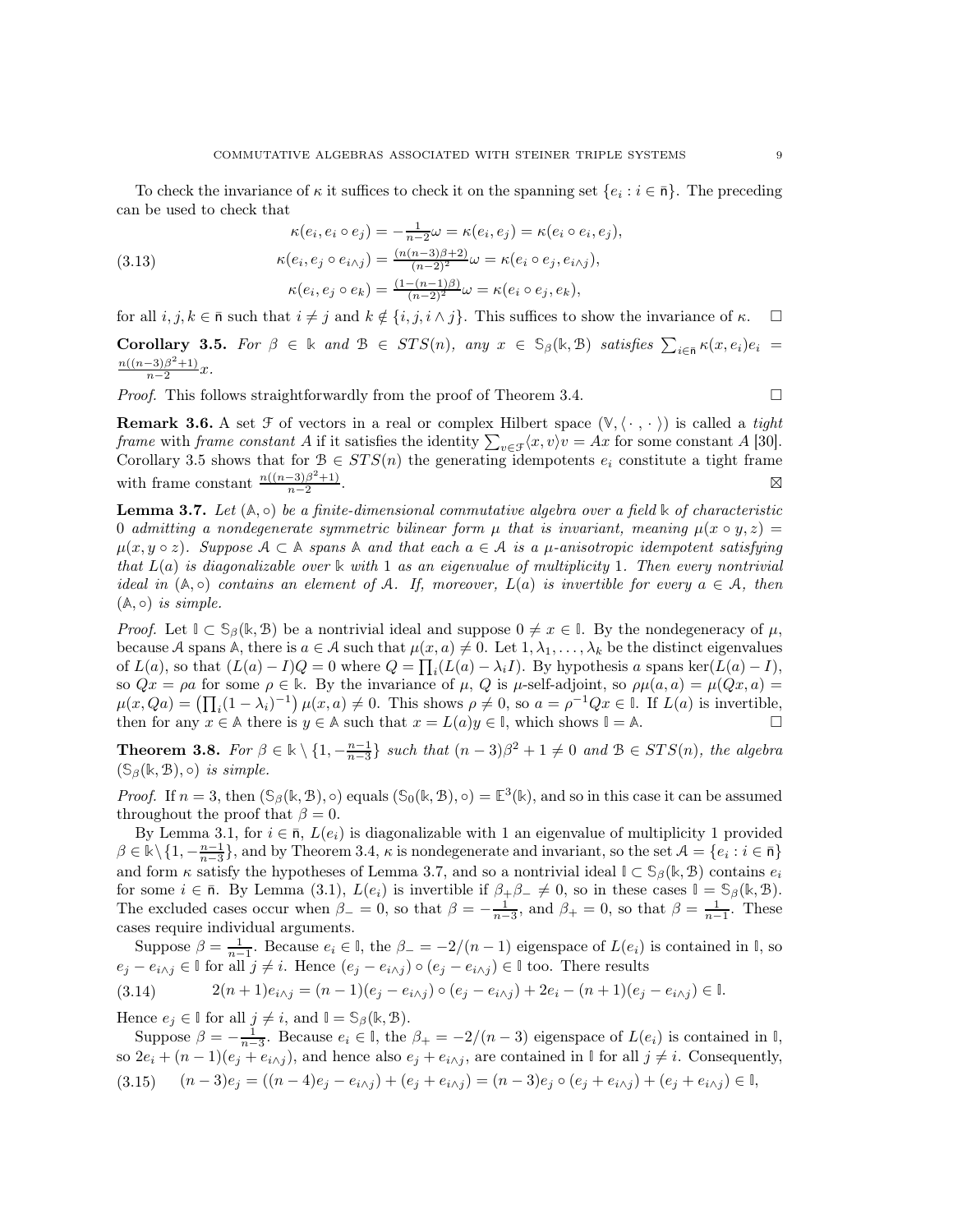10 DANIEL J. F. FOX

|          |                         | $i \wedge k \mid k \wedge (i \wedge j)$                   | $j \wedge k$ |              |  |
|----------|-------------------------|-----------------------------------------------------------|--------------|--------------|--|
| $\cdots$ | $i \wedge j$            |                                                           | $i \wedge i$ |              |  |
| $\cdots$ | $j \wedge (i \wedge k)$ | $k \mid i \wedge (j \wedge k) \mid j \wedge (i \wedge k)$ |              | $\kappa$     |  |
| $\cdots$ | $i \wedge k$            | $i \wedge k \mid k \wedge (i \wedge j)$                   | $i \wedge k$ | $i \wedge k$ |  |
|          |                         |                                                           | $i \wedge j$ |              |  |

<span id="page-9-2"></span>Figure 1. Rows, columns, and diagonals yield blocks

so  $e_j \in \mathbb{I}$  for all  $j \neq i$ , and  $\mathbb{I} = \mathbb{S}_{\beta}(\mathbb{k}, \mathcal{B})$ .

**Remark 3.9.** By Lemma [3.1,](#page-5-0) the two excluded cases,  $\beta = 1$  and  $\beta = -\frac{n-1}{n-3}$ , in Theorem [3.8](#page-8-0) are those values of  $\beta$  for which 1 has multiplicity greater than 1 as an eigenvalue of  $L(e_i)$ .

Example [5.6](#page-18-0) shows that the algebra  $(\mathcal{S}_1(\mathbb{k}, AG(2,3)), \circ)$  is not simple.

<span id="page-9-0"></span>Lemma [5.8](#page-18-1) shows that for  $n = 9$  and  $\beta = -\frac{n-1}{n-3} = -4/3$ , (*S<sub>β</sub>*(k, *AG*(2, 3)), ∘) is simple. ⊠

## 4. Axial structure for Hall triple systems

The results of this section show that when B is a Hall triple system, then  $\mathcal{S}_{\beta}(\mathbf{k}, \mathcal{B})$  has the structure of an axial algebra for a  $\mathbb{Z}/2\mathbb{Z}$ -graded fusion law. This result and [\[14,](#page-19-4) Theorem 6.4] are similar in character and their proofs are based on similar computations. These algebras necessarily have large automorphism groups. For terminology and definitions regarding axial and decomposition algebras the exposition follows principally [\[21\]](#page-20-2) and [\[4\]](#page-19-3).

A Hall triple system on  $\bar{n}$  is a Steiner triple system on  $\bar{n}$  whose underlying Steiner quasigroup is distributive, meaning

<span id="page-9-3"></span>(4.1) 
$$
(i \wedge j) \wedge (i \wedge k) = i \wedge (j \wedge k),
$$
 pairwise distinct  $i, j, k \in \bar{n}$ .

Note that [\(4.2\)](#page-9-1) is equivalent to

<span id="page-9-1"></span>(4.2) 
$$
k \wedge ((k \wedge j) \wedge i) = (k \wedge i) \wedge j, \qquad \text{pairwise distinct } i, j, k \in \bar{n}.
$$

The set of Hall triple systems on  $\bar{n}$  is denoted  $HTS(n)$ . Equivalently, a Hall triple system is a Steiner triple system B for which any two distinct incident blocks generate a subsystem isomorphic to the affine plane of order 3. Considering the blocks [\(2.1\)](#page-2-3) of the affine place of order 3 shows that B be a Hall triple system means that if  $\{i, j, i \wedge j\}$  and  $\{i, k, i \wedge k\}$  are blocks of B then so two are the triples lying on every row, column, and left and right diagonal of the tiling of the plane obtained by repeating the diagram in Figure [1.](#page-9-2) See [\[2,](#page-19-6) Chapter 28] for a summary of results about Hall triple systems and references. A  $HTS(n)$  is nonempty if and only if  $n = 3^m$  for some  $m \ge 2$ (see [\[11\]](#page-19-11) for an elementary proof and references). Because the  $m$ -dimensional affine space over the field of 3 elements is an HTS of order  $3<sup>m</sup>$ , the content is the claim that the order of a Hall triple system is necessarily a power of 3. It is know that up to isomorphism the unique Hall triple system of order 9 is the affine plane of order 3, and, more generally, that the smallest order for which there exists a Hall triple system that is not affine space is 81 [\[16\]](#page-20-11). A Steiner triple system with doubly transitive automorphism group is an affine space over the finite field with 3 elements or a projective space over the finite field with 2 elements [\[16\]](#page-20-11), a Hall triple system is isomorphic to  $AG(m, 3)$  for some m if and only if its automorphism group is doubly transitive [\[20,](#page-20-12) Theorem 1], and a Steiner triple system is a Fischer space if and only if each triple of points not contained in a block generates an affine plane of order 3 (see [\[1,](#page-19-5) Section 18]). It is known that a nonaffine Hall triple system of order  $3^m$  exists for any  $m \geq 4$  [\[2,](#page-19-6) Example 28.2], but it seems that no estimate of the number of nonisomorphic Hall triple systems of a given order is known. For combinatorial characterizations of Hall triple systems see [\[22\]](#page-20-13).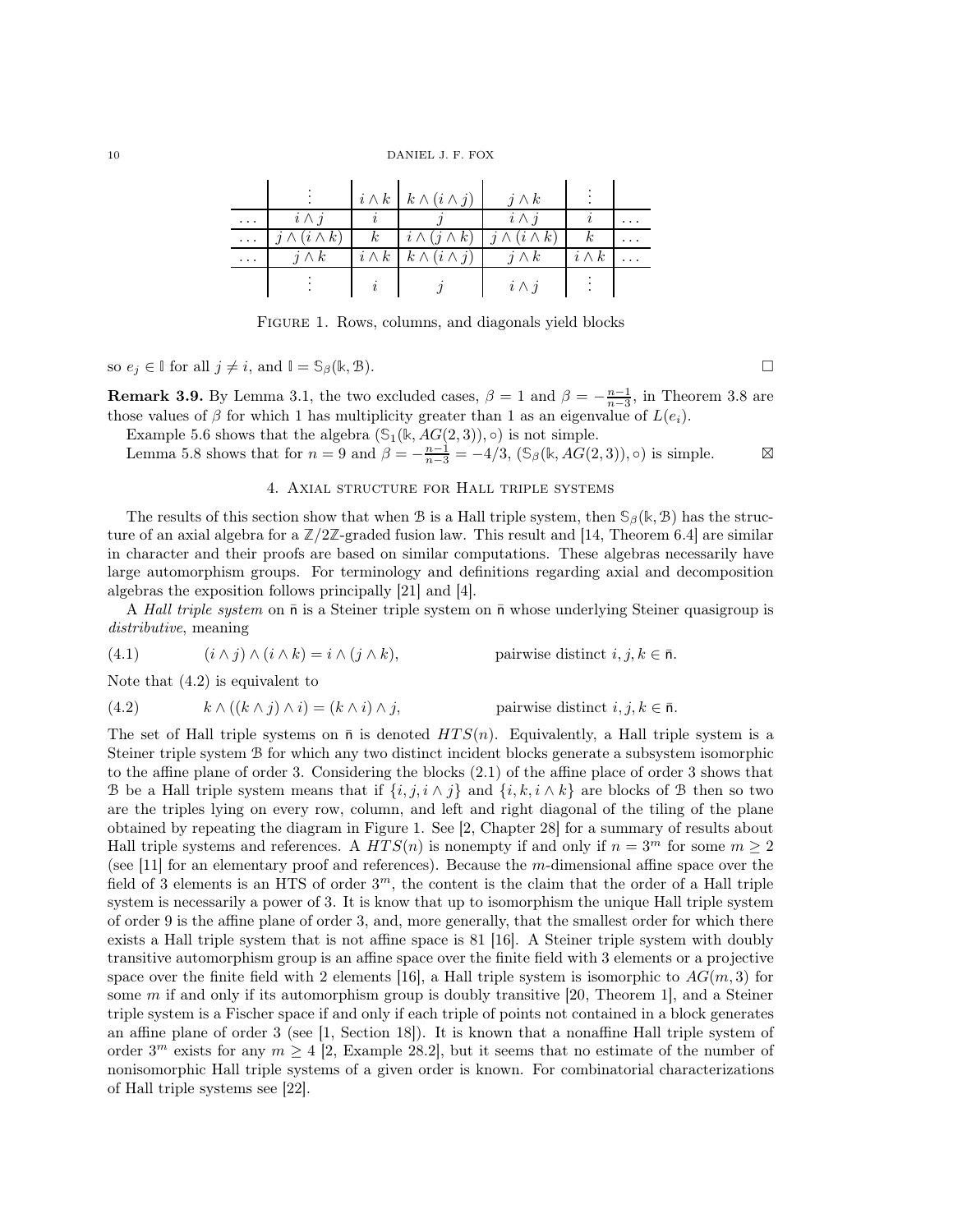<span id="page-10-1"></span>

|                                                                                                                            | $\Phi_{\beta}$ |    |                                                             |          |                                                                                             |  |  |
|----------------------------------------------------------------------------------------------------------------------------|----------------|----|-------------------------------------------------------------|----------|---------------------------------------------------------------------------------------------|--|--|
|                                                                                                                            |                |    | $\{\beta_{+}\}\$                                            |          |                                                                                             |  |  |
|                                                                                                                            |                |    | $\{1,\beta_{+}\}\$                                          |          |                                                                                             |  |  |
|                                                                                                                            |                |    | $\beta$   $\{\beta_-\}\$   $\{\beta_-\}\$   $\{1,\beta_+\}$ |          |                                                                                             |  |  |
| TABLE 2. Fusion law $(\mathcal{F}_{\beta}, \Phi_{\beta})$ for $\beta \in \mathbb{k} \setminus \{-\frac{n-1}{n-3}, 0, 1\}.$ |                |    |                                                             |          |                                                                                             |  |  |
|                                                                                                                            |                |    |                                                             |          |                                                                                             |  |  |
| $\Phi_{1/(n-1)}$                                                                                                           |                |    |                                                             | $\Omega$ | $-2/(n-1)$                                                                                  |  |  |
|                                                                                                                            |                |    |                                                             |          |                                                                                             |  |  |
|                                                                                                                            |                | {1 |                                                             | Ø.       | $\{-2/(n-1)\}\$                                                                             |  |  |
|                                                                                                                            |                |    |                                                             | 10 F     | $\{-2/(n-1)\}\$                                                                             |  |  |
| $-2/(n-1)$ $\left[\{-2/(n-1)\}\right]$ $\{-2/(n-1)\}\right]$ $\{1,0\}$                                                     |                |    |                                                             |          | TABLE 3. Fusion law $(\mathcal{F}_{1/(n-1)}, \Phi_{1/(n-1)})$ for $\beta = \frac{1}{n-1}$ . |  |  |

<span id="page-10-2"></span>A Fischer space is a partial linear space system such that the subspace generated by a pair of distinct incident blocks is isomorphic to the dual affine plane of order 2 or the affine plane of order 3 (see [\[1,](#page-19-5) Section 18] for the definitions of these spaces). The set of 3-transpositions of a 3 transposition group G equipped with the incidence relation comprising blocks of the form  $\{x, y, xyx\}$ generates a Fischer space that is a partial Steiner triple system if and only if  $G$  is centerless. The Hall triple systems correspond to the subset of Fischer spaces associated with centerless 3-transposition groups [\[3\]](#page-19-12).

For a finite set  $\mathcal{F}$  with power set  $2^{\mathcal{F}}$ , a *fusion law* over k is a symmetric map  $\Phi : \mathcal{F} \times \mathcal{F} \to 2^{\mathcal{F}}$ . For  $n \geq 3$  and  $\beta \in \mathbb{k} \setminus \{-\frac{n-1}{n-3}, 0, 1\}$  define a fusion law  $(\mathcal{F}_{\beta}, \Phi_{\beta})$  by  $\mathcal{F}_{\beta} = \{1, \beta_+, \beta_-\}$  and  $\Phi_{\beta}$  defined as in Table [2.](#page-10-1)

A morphism  $\phi$  of fusion laws  $(\mathcal{F}_1, \Phi_1) \to (\mathcal{F}_2, \Phi_2)$  is a map of sets  $\phi : \mathcal{F}_1 \to \mathcal{F}_2$  such that  $\phi(\mathcal{F}_1(x,y)) \subset \Phi_2(\phi(x), \phi(y))$ . Any finite group G admits the group fusion law  $(G, \Phi_G)$  defined by  $\Phi_G(g, h) = \{gh\}.$  A G-grading of a fusion law  $(\mathcal{F}, \Phi)$  is a morphism of fusion laws  $\phi : (\mathcal{F}, \Phi) \to$  $(\mathfrak{F}_G, \Phi_G).$ 

The fusion law  $(\mathcal{F}_{\beta}, \Phi_{\beta})$  of Table [2](#page-10-1) is  $\mathbb{Z}/2\mathbb{Z}$ -graded if  $\beta \in \mathbb{R} \setminus \{-\frac{n-1}{n-3}, 0, 1\}$ . The morphism  $\phi$ :  $(\mathcal{F}_{\beta}, \Phi_{\beta}) \rightarrow (\mathbb{Z}/2\mathbb{Z}, \Phi_{\mathbb{Z}/2\mathbb{Z}})$  is defined by  $\phi(1) = 1$ ,  $\phi(\beta_+) = 1$ , and  $\phi(\beta_-) = -1$  where  $\mathbb{Z}/2\mathbb{Z} = {\pm 1}$ as a set. The three excluded values of  $\beta$  are those for which 1,  $\beta_+$ , and  $\beta_-$  are not pairwise distinct.

Given a fusion law  $(\mathcal{F}, \Phi)$  and a commutative algebra  $(\mathbb{B}, \circ)$ , an element  $e \in \mathbb{B}$  is a  $(\mathcal{F}, \Phi)$ -axis if e is an idempotent,  $L(e)$  is semisimple with eigenvalues contained in  $\mathcal{F}$ , and the  $L(e)$  eigenspaces  $\mathbb{B}^{(\lambda)}$  satisfy  $\mathbb{B}^{(\lambda)} \circ \mathbb{B}^{(\mu)} \subset \bigoplus_{\gamma \in \Phi(\lambda,\mu)} \mathbb{B}^{(\gamma)}$ . A  $(\mathcal{F}, \Phi)$ -axis e is primitive if 1 has multiplicity 1 as an eigenvalue of  $L(e)$ . A  $(\mathcal{F}, \Phi)$ -axial algebra is a commutative algebra  $(\mathbb{B}, \circ)$  equipped with a set A of  $(\mathcal{F}, \Phi)$ -axes that generate  $(\mathbb{B}, \circ)$  as an algebra. A  $(\mathcal{F}, \Phi)$ -axial algebra  $((\mathbb{B}, \circ), \mathcal{A})$  is *primitive* if each element of A is primitive.

<span id="page-10-0"></span>Theorem 4.1. Consider a Hall triple system  $B \in HTS(n)$ .

- (1) For  $\beta \in \mathbb{k} \setminus \{-\frac{n-1}{n-3}, 0, 1\}$  and the fusion law  $(\mathcal{F}_{\beta}, \Phi_{\beta})$  of Table [2,](#page-10-1) the set  $\mathcal{A} = \{e_i \in \mathbb{S}_{\beta} : i \in \bar{\mathsf{n}}\}$ comprises primitive  $(\mathcal{F}_{\beta}, \Phi_{\beta})$ -axes in  $(\mathcal{S}_{\beta}, \circ),$  and  $((\mathcal{S}_{\beta}(\mathbb{k}, \mathcal{B}), \circ), \mathcal{A})$  is a primitive  $(\mathcal{F}_{\beta}, \Phi_{\beta})$ axial algebra.
- (2) For  $\beta = \frac{1}{n-1}$  (so  $\beta_+ = 0$ ) and the Jordan fusion law  $(\mathcal{F}_{1/(n-1)}, \Phi_{1/(n-1)})$  of Table [3,](#page-10-2) the set  $A = \{e_i \in \mathbb{S}_\beta : i \in \bar{\mathfrak{n}}\}$  comprises primitive  $(\mathcal{F}_\beta, \Phi_\beta)$ -axes in  $(\mathbb{S}_\beta, \circ),$  and  $((\mathbb{S}_\beta(\mathbb{k}, \mathbb{B}), \circ), \mathcal{A})$ is a primitive  $(\mathcal{F}_{\beta}, \Phi_{\beta})$ -axial algebra.

Proof. Let  $\mathbb{B}^{e_i}_-$  and  $\mathbb{B}^{e_i}_+$  be the  $\beta_-$  and  $\beta_+$  eigenspaces of  $L(e_i)$ , as in Lemma [3.1.](#page-5-0) Let  $i, j, k, l \in \bar{n}$ be pairwise distinct. Define

<span id="page-10-3"></span>(4.3) 
$$
\mathbb{B}_{+,1}^{e_i} = \mathbb{B}_+^{e_i} + \Bbbk e_i = \Bbbk \{ e_j + e_{j \wedge i} : i \neq j \in \bar{\mathsf{n}} \}.
$$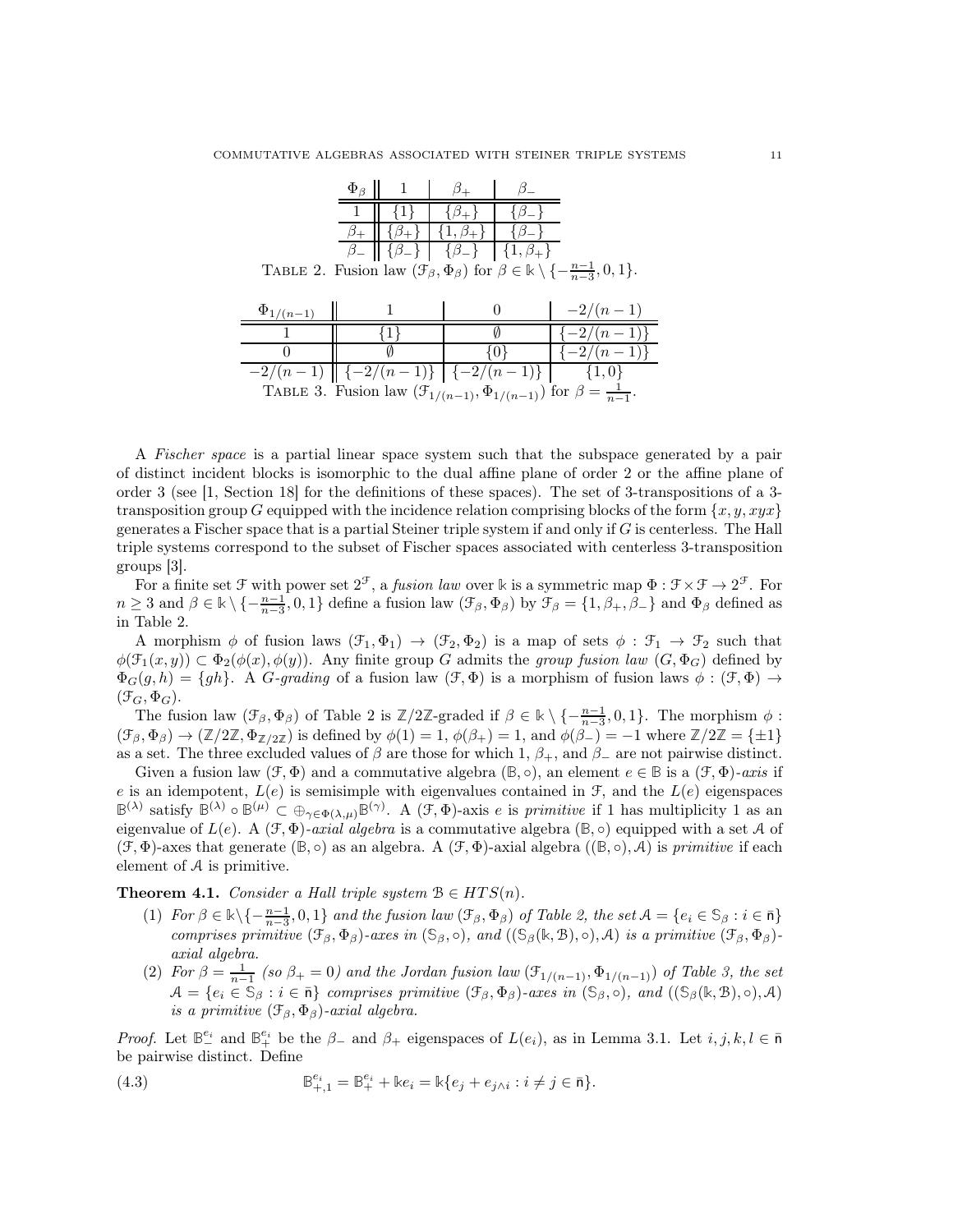Write  $\alpha = (\beta - 1)/(n - 2)$ . Straightforward computations using [\(4.1\)](#page-9-3) and [\(4.2\)](#page-9-1) show

<span id="page-11-0"></span>(4.4) 
$$
(e_j - e_{j\wedge i}) \circ (e_j - e_{j\wedge i}) = (1 - 2\alpha)(e_j + e_{j\wedge i}) - 2\beta e_i \in \mathbb{B}^{e_i}_{+,1},
$$

$$
(e_j + e_{j\wedge i}) \circ (e_j + e_{j\wedge i}) = (1 + 2\alpha)(e_j + e_{j\wedge i}) + 2\beta e_i \in \mathbb{B}^{e_i}_{+,1},
$$

$$
(e_j - e_{j\wedge i}) \circ (e_j + e_{j\wedge i}) = e_j - e_{j\wedge i} \in \mathbb{B}^{e_i}_{-},
$$

<span id="page-11-1"></span>
$$
(e_j - e_{j\wedge i}) \circ (e_k - e_{k\wedge i})
$$
  
\n
$$
= \beta(e_{j\wedge k} + e_{(i\wedge j)\wedge (i\wedge k)} - e_{(i\wedge j)\wedge k} - e_{(i\wedge k)\wedge j})
$$
  
\n
$$
= \beta(e_{j\wedge k} + e_{(j\wedge k)\wedge i} - e_{(i\wedge k)\wedge j} - e_{((i\wedge k)\wedge j)\wedge i}) \in \mathbb{B}^{e_i},
$$
  
\n
$$
(e_j + e_{j\wedge i}) \circ (e_k + e_{k\wedge i})
$$
  
\n
$$
= 2\alpha(e_j + e_{j\wedge i} + e_k + e_{k\wedge i}) + \beta(e_{j\wedge k} + e_{(i\wedge j)\wedge (i\wedge k)} + e_{(i\wedge j)\wedge k} + e_{(i\wedge k)\wedge j})
$$
  
\n
$$
= 2\alpha(e_j + e_{j\wedge i} + e_k + e_{k\wedge i}) + \beta(e_{j\wedge k} + e_{(j\wedge k)\wedge i} + e_{(i\wedge k)\wedge j} + e_{((i\wedge k)\wedge j)\wedge i}) \in \mathbb{B}^{e_i}_{+,1},
$$
  
\n
$$
(e_j - e_{j\wedge i}) \circ (e_k + e_{k\wedge i})
$$
  
\n
$$
= 2\alpha(e_j - e_{j\wedge i}) + \beta(e_{j\wedge k} - e_{(i\wedge j)\wedge (i\wedge k)} - e_{(i\wedge j)\wedge k} + e_{(i\wedge k)\wedge j})
$$
  
\n
$$
= 2\alpha(e_j - e_{j\wedge i}) + \beta(e_{j\wedge k} - e_{(j\wedge k)\wedge i} + e_{(i\wedge k)\wedge j} - e_{((i\wedge k)\wedge j)\wedge i}) \in \mathbb{B}^{e_i}_-.
$$

Because  $(e_j \pm e_{j\wedge i}) \circ e_i = \beta_{\pm}(e_j - e_{j\wedge i}) \in \mathbb{B}_{\pm}^{e_i}$ , together with [\(3.2\)](#page-5-2), [\(3.1\)](#page-5-3) and [\(4.3\)](#page-10-3), the relations  $(4.4)$  suffice to show that  $\mathbb{B}^{e_i}_{-} \circ \mathbb{B}^{e_i}_{-} \subset \mathbb{B}^{e_i}_{+,1}$ ,  $\mathbb{B}^{\overline{e_i}}_{-} \circ \mathbb{B}^{e_i}_{+} \subset \mathbb{B}^{e_i}_{-}$ , and  $\mathbb{B}^{e_i}_{+} \circ \mathbb{B}^{e_i}_{+} \subset \mathbb{B}^{e_i}_{+,1}$ . Together with Lemma [3.1](#page-5-0) this shows that for  $\beta \in \mathbb{k} \setminus \{-\frac{n-1}{n-3}, 0, 1\}$ ,  $e_i$  is a primitive  $(\mathcal{F}_{\beta}, \Phi_{\beta})$ -axis. Because by definition A generates  $(\mathcal{S}_{\beta}(\mathbb{k}, \mathcal{B}), \circ)$ , this shows that  $((\mathcal{S}_{\beta}(\mathbb{k}, \mathcal{B}), \circ), \mathcal{A})$  is a primitive  $(\mathcal{F}_{\beta}, \Phi_{\beta})$ -axial algebra.

There remains to consider the particular case  $\beta = \frac{1}{n-1}$ , in which case  $\beta_+ = 0$ . For general  $\beta$ , computations using  $(4.4)$  and  $(4.5)$  show

<span id="page-11-2"></span>
$$
(2e_i + (n-1)(e_j + e_{i\wedge j})) \circ (2e_i + (n-1)(e_j + e_{i\wedge j}))
$$
  
=  $(n-3)(2e_i + (n-1)(e_j + e_{i\wedge j})) + \beta_+((n^2 - 3n + 6)e_i + 6(n-1)(e_j + e_{i\wedge j}),$   
 $(4.6)$   $(2e_i + (n-1)(e_j + e_{i\wedge j})) \circ (2e_i + (n-1)(e_k + e_{i\wedge k}))$   
=  $-4n\beta_+e_i + 2(2\beta_+ - 1)(2e_i + (n-1)(e_j + e_{i\wedge j}) + 2e_i + (n-1)(e_k + e_{i\wedge k}))$   
+  $(n-1)\beta(2e_i + (n-1)(e_{j\wedge k} + e_{(j\wedge k)\wedge i}) + 2e_i + (n-1)(e_{(i\wedge k)\wedge j} + e_{((i\wedge k)\wedge j)\wedge i}))$ .

Together with [\(3.2\)](#page-5-2) of Lemma [3.1,](#page-5-0) the relations [\(4.6\)](#page-11-2) show  $\mathbb{B}^{e_i}_+$  is a subalgebra if and only if  $\beta_+ = 0$ . Because  $e_i \circ (2e_i + (n-1)(e_j + e_{i \wedge j})) = \beta_+(2e_i + (n-1)(e_j + e_{i \wedge j}))$ , it follows that, when  $\beta_+ = 0$ ,  $((\mathcal{S}_{\beta}(\mathbb{k}, \mathcal{B}), \circ), \mathcal{A})$  is a primitive  $(\mathcal{F}_{\beta}, \Phi_{\beta})$ -axial algebra for the Jordan fusion rule of Table [3.](#page-10-2) Moreover, it follows the axes of  $((\mathcal{S}_{\beta}(\mathbb{k}, \mathcal{B}), \circ), \mathcal{A})$  do not satisfy a Jordan fusion rule when  $\beta_+ \neq 0.$ 

For  $\beta \in \mathbb{k} \setminus \{-\frac{n-1}{n-3}, 0, 1\}$  and  $\mathcal{B} \in STS(n)$  the endormophism  $\tau_i = \tau_{e_i} \in \text{End}(\mathcal{S}_{\beta}(\mathbb{k}, \mathcal{B}))$  defined by extending linearly the map satisfying  $\tau_i(e_i) = e_i$  and  $\tau_i(e_j) = e_{i \wedge j}$  for  $i \neq j \in \overline{\mathfrak{n}}$  satisfies  $\tau_i(e_j \pm e_{j\wedge i}) = \pm(e_j \wedge e_{j\wedge i})$ . This shows  $\tau_i(\mathbb{B}_{+,1}^{e_i}) = \mathbb{B}_{+,1}^{e_i}$  and  $\tau_i(\mathbb{B}_{-}^{e_i}) = \mathbb{B}_{-}^{e_i}$  so that  $\tau_i$  is the reflection through  $\mathbb{B}_{+1}^{e_i}$  along  $\mathbb{B}_{-}^{e_i}$ . It is straightforward to check that  $\tau_i$  is an automorphism of  $(\mathcal{S}_{\beta}(\mathbb{k}, \mathcal{B}), \circ)$  if and only if there hold the equivalent identities [\(4.1\)](#page-9-3) and [\(4.2\)](#page-9-1), that is if and only if B is a Hall triple system. In the case  $B \in HTS(n)$ , it follows from Theorem [4.1](#page-10-0) that  $\tau_i$  is the automorphism of  $(\mathcal{S}_{\beta}(\mathbb{k}, \mathcal{B}), \circ)$  called the *Miyamoto involution* determine by the axis  $e_i$  and the  $\mathbb{Z}/2\mathbb{Z}$ -grading of the fusion law  $(\mathcal{F}_{\beta}, \Phi_{\beta})$  [\[21\]](#page-20-2).

The group G generated by  $\{\tau_i : i \in \bar{\mathfrak{n}}\}$  is the *Miyamoto group* of  $((\mathcal{S}_{\beta}(\mathbb{k}, \mathcal{B}), \circ), \mathcal{A})$ . Because  $\tau_i^2 = \text{Id}$  and  $\tau_i \circ \tau_j \circ \tau_i = \tau_{i \wedge j} = \tau_j \circ \tau_i \circ \tau_j$ , the set  $\{\tau_i : i \in \bar{\mathfrak{n}}\}$  is a single conjugacy class in G comprising involutions such that any product  $\tau_i \circ \tau_j$  has order three [\[15\]](#page-19-13). That is  $\{\tau_i : i \in \bar{\mathfrak{n}}\}$  is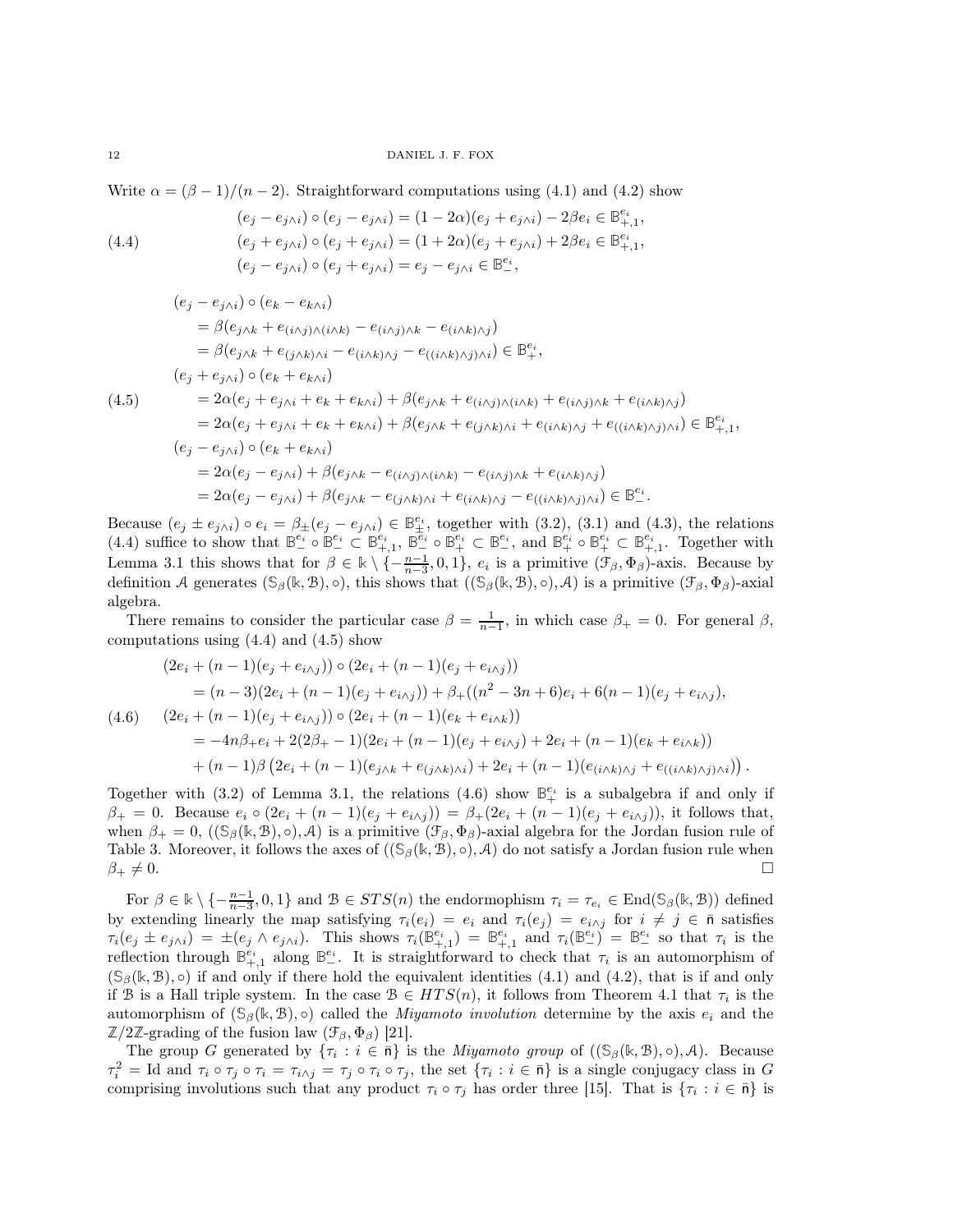a conjugacy class of 3-transpositions  $[1, 3]$  $[1, 3]$  and G is a Fischer group [\[24,](#page-20-14) Definiton 3.2]. Because  $\tau_i\tau_j = \tau_{i\wedge j} \circ \tau_j \circ \tau_{i\wedge j} \circ \tau_j$  is a commutator, the order of the abelianization  $G/[G, G]$  is at most two. By theorems of Fischer (see [\[8\]](#page-19-14) and [\[24,](#page-20-14) Theorems 9.1 and 9.2]),  $G/[G, G] \simeq \mathbb{Z}/2\mathbb{Z}$  and  $[G, G]$  is a nilpotent 3-group.

Via the identification of the set of axes A with  $\bar{n}$ , each  $\tau_i$  acts as the involutory automorphism  $\sigma_i \in S_n$  of B defined by  $\sigma_i(j) = i \wedge j$  for  $j \in \overline{n}$ . The Miyamoto group G is evidently isomorphic to the group  $K \subset S_n$  generated by these automorphisms  $\sigma_i$  of B, and, by [\[15,](#page-19-13) Lemma 4.1], K acts transitively on B and  $\sigma_i$  centralizes the stabilizer of i in K. This shows that the Miyamoto group G acts as automorphisms of B and hence also of  $(\mathcal{S}_{\beta}(\mathbb{k}, \mathcal{B}), \circ)$ . Because the Miyamoto group of  $(\mathcal{S}_{\beta}(\mathbb{k}, \mathcal{B}), \circ)$  is nontrivial, the automorphism group of  $(\mathcal{S}_{\beta}(\mathbb{k}, \mathcal{B}), \circ)$  is never trivial.

In general the Miyamoto group is a proper subgroup of Aut(B). For example for  $B = AG(2, 3)$ , the Miyamoto group G has order 54 (it is generated by any  $\tau_i$ ,  $\tau_j$ , and  $\tau_k$  such that  $i \neq j$  and  $k \notin \{i, j, i \wedge j\}$ ; see [\[15,](#page-19-13) p. 469]), while Aut(B) is the affine group of a two-dimensional affine space over the finite field with 3 elements, which has order 432.

Whether any two of the Miyamoto group,  $Aut(\mathcal{B})$ , and  $Aut(\mathcal{S}_{\beta}(\mathbb{k}, \mathcal{B}), \circ)$  are isomorphic has not been established in general. Theorem [4.3](#page-12-0) shows that in a special case the automorphism groups of B and  $(\mathcal{S}_{\beta}(\mathbb{k}, \mathcal{B}), \circ)$  are isomorphic. Its proof uses Lemma [4.2.](#page-12-1) The argument depends strongly on the assumption that the base field is Euclidean and works only for certain values of  $\beta$ .

<span id="page-12-1"></span>**Lemma 4.2.** Let  $\mathbb{R}$  be a Euclidean field and consider a Hall triple system  $\mathcal{B} \in HTS(n)$ . Let  $\beta \in \mathbb{R}$  $satisfy -\frac{1}{n-3} < \beta < \frac{1}{n-1}$ . If  $f \in \mathbb{S}_{\beta}(\mathbb{R}, \mathcal{B})$  is idempotent and satisfies  $\kappa(f, f) = \kappa(e_j, e_j)$  for any  $j \in \bar{\mathsf{n}}$ , then  $\check{f} = e_i$  for some  $i \in \bar{\mathsf{n}}$ .

*Proof.* When  $\beta = 0$ ,  $(\mathbb{S}_0(\mathbb{R}, \mathbb{B}), \circ) \simeq \mathbb{E}^{n-1}(\mathbb{R})$  and the claim follows from the complete description of the idempotents in  $\mathbb{E}^{n-1}(\mathbb{R})$  due to [\[17,](#page-20-3) Lemma 2 and Corollary 3] (see [\[9,](#page-19-0) Lemma 3.16]; the proofs are given for the real field, but work without change over a general Euclidean field) which states that every idempotent is a multiple of a sum of the form  $\sum_{i\in I} e_i$  for some  $I\subset \bar{\mathsf{n}}$  and computes  $\kappa$ on these elements. For the rest of the proof, suppose  $\beta \neq 0$ .

For  $i \in \overline{n}$ , by Theorem [4.1,](#page-10-0)  $f = \lambda e_i + f_+ + f_-$  where  $f_\pm \in \mathbb{B}^{e_i}_\pm$ . By the invariance of  $\kappa$ , the subspaces  $\mathbb{R}e_i$ ,  $\mathbb{B}^{e_i}_+$ , and  $\mathbb{B}^{e_i}_-$  are  $\kappa$ -orthogonal, so, from  $\kappa(e_i, e_i) = \kappa(f, f)$ , there follows

<span id="page-12-3"></span>(4.7) 
$$
(1 - \lambda^2)\kappa(e_i, e_i) = \kappa(f_+, f_+) + \kappa(f_-, f_-).
$$

By Theorem [4.1,](#page-10-0) decomposing  $f \circ f = f$  into its projections onto  $\mathbb{B}^{e-}_{1,+}$  and  $\mathbb{B}^{e_i}$  yields

<span id="page-12-2"></span>(4.8) 
$$
\lambda (1 - \lambda) e_i = (2\lambda \beta_+ - 1) f_+ + f_+ \circ f_+ + f_- \circ f_-, \qquad (1 - 2\lambda \beta_-) f_- = 2f_+ \circ f_-.
$$

Pairing the first equation of [\(4.8\)](#page-12-2) with  $e_i$  and using the invariance of  $\kappa$  yields

<span id="page-12-4"></span>(4.9) 
$$
\lambda (1 - \lambda) \kappa(e_i, e_i) = \kappa(e_i, f_+ \circ f_+) + \kappa(e_i, f_- \circ f_-) = \beta_+ \kappa(f_+, f_+) + \beta_- \kappa(f_-, f_-).
$$

By Theorem [3.4,](#page-6-0)  $\kappa$  is positive definite, so [\(4.7\)](#page-12-3) implies  $\lambda \in (-1, 1]$  (were  $\lambda = -1$ , then both f and  $-f$  would be idempotent). The assumption  $-\frac{1}{n-3} < \beta < \frac{1}{n-1}$  is equivalent to  $\beta_+$  and  $\beta_-$  both being negative. By [\(4.9\)](#page-12-4), this implies  $\lambda(1-\lambda)\kappa(e_i,e_i) \leq 0$ , which, because  $\lambda \leq 1$ , implies either  $\lambda = 1$  or  $\lambda \leq 0$ . If  $\lambda = 1$ , then  $f = e_i$  and there is nothing more to show, so suppose  $\lambda \leq 0$ , in  $\sum_{j\neq i} \kappa(f, e_j) = -\kappa(f, e_i) > 0$ , which would imply there is  $j \in \bar{\mathfrak{n}}$  such that  $\kappa(f, e_j) > 0 > \kappa(f, e_i)$ which case  $\lambda \in (-1,0]$ . Let  $i \in \bar{\mathsf{n}}$  satisfy  $\kappa(f,e_i) = \max\{\kappa(f,e_j) : j \in \bar{\mathsf{n}}\}$ . Were  $\kappa(f,e_i) < 0$ , then contrary to the choice of i. Hence  $\lambda \kappa(e_i, e_i) = \kappa(f, e_i) \ge 0$  implies  $\lambda \ge 0$ . Since  $\lambda \in (-1, 0], \lambda = 0$ . In [\(4.9\)](#page-12-4) this yields  $f_+ = 0$  and  $f_- = 0$ , so  $f = 0$ , a contradiction with  $\kappa(f, f) = \kappa(e_i, e_i) \neq 0$ .  $\Box$ 

<span id="page-12-0"></span>Theorem 4.3. For a Hall triple system  $\mathcal{B} \in HTS(n)$  and  $\beta \in (-\frac{1}{n-3},0) \cup (0,\frac{1}{n-1}) \subset \mathbb{R}$ , Aut $(\mathbb{S}_{\beta}(\mathbb{R}, \mathcal{B}), \circ)$  *is isomophic to* Aut $(\mathcal{B})$ .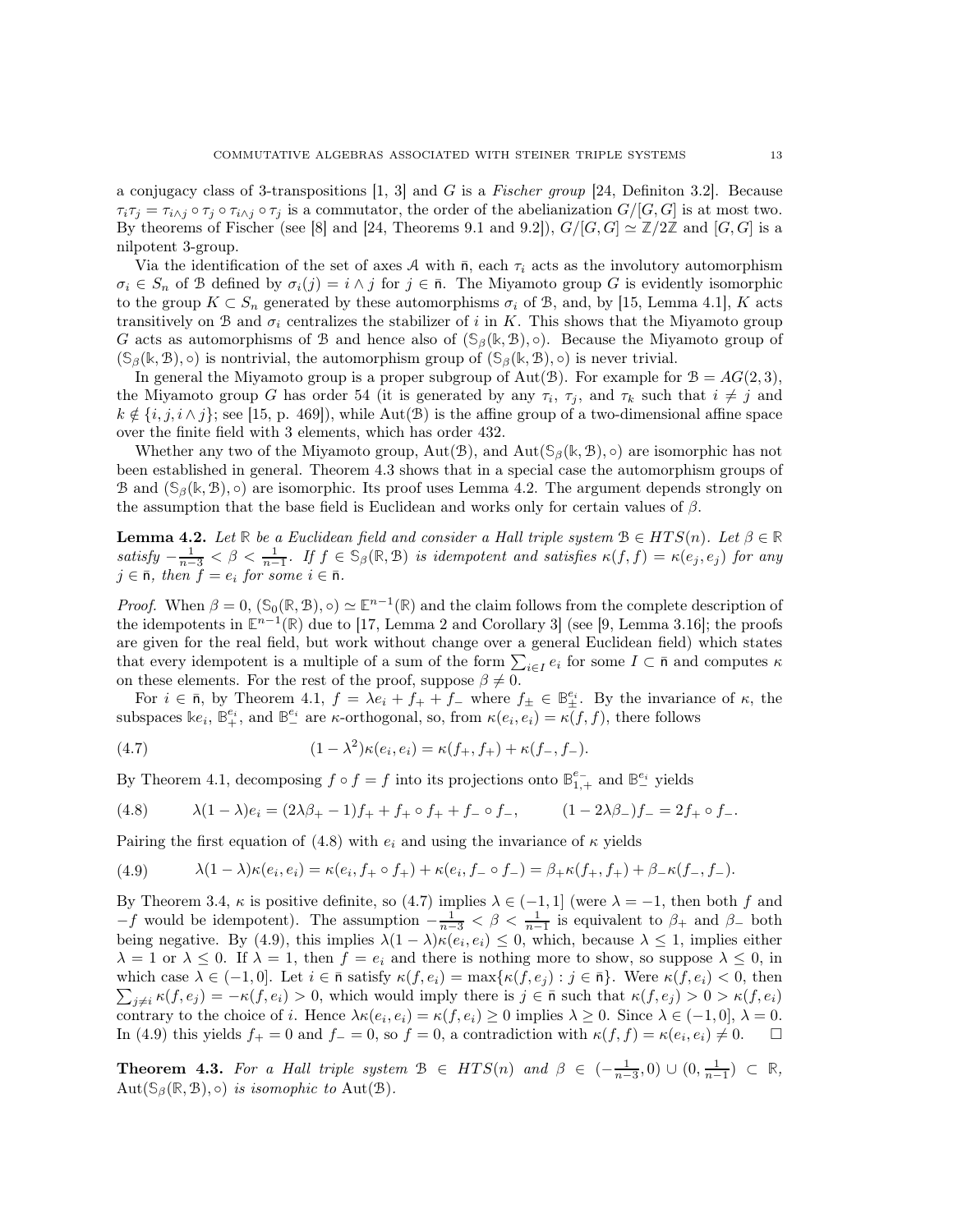*Proof.* Because  $\phi \in \text{Aut}(\mathcal{S}_{\beta}(\mathbb{R}, \mathcal{B}), \circ)$  preserves  $\kappa$ , by Lemma [4.2,](#page-12-1)  $\phi$  preserves  $\{e_i : j \in \bar{\mathsf{n}}\}$  so there is a permutation  $\sigma \in S_n$  such that  $\phi(e_i) = e_{\sigma(i)}$  for  $i \in \bar{\mathfrak{n}}$ . By Lemma [2.7,](#page-5-1)  $\sigma$  is an automorphism of B. This shows that the canonical group embedding  $Aut(\mathcal{B}) \to Aut(\mathcal{S}_{\beta}(\mathbb{R}, \mathcal{B}), \circ)$  is surjective.

The value  $\beta = -\frac{n-1}{n-3}$  in Lemma [4.4](#page-13-1) is one of the values excluded in Theorem [3.8.](#page-8-0)

<span id="page-13-1"></span>**Lemma 4.4.** Consider a Hall triple system  $\mathcal{B} \in HTS(n)$ . For  $\beta = -\frac{n-1}{n-3}$ :

- <span id="page-13-3"></span>(1) The algebra (**S**β(**k**, B), ◦) contains no proper, nontrivial ideal stable under any Miyamoto involution.
- (2) If the algebra  $(\mathcal{S}_{\beta}(\mathbb{k}, \mathcal{B}), \circ)$  contains a proper, nontrivial ideal **I**, then dim  $\mathbb{I} = (n-1)/2$ , the  $\kappa$ -orthogonal complement  $\mathbb{I}^{\perp}$  is an ideal transverse to  $\mathbb{I}$ , and  $\mathbb{I}$  and  $\mathbb{I}^{\perp}$  are each stable under the action of the commutator subgroup of the Miyamoto group, while any Miyamoto involution interchanges  $\mathbb{I}$  and  $\mathbb{I}^{\perp}$ .

Proof. For  $i \in \bar{\mathfrak{n}}$ , let  $\tau_i$  be the Miyamoto involution associated with  $e_i$ . Because  $\tau_i$  is an automorphism, if  $\mathbb{I} \subset \mathbb{S}_{\beta}(\mathbb{k}, \mathcal{B})$  is a nontrivial ideal,  $\tau_i(\mathbb{I})$  is also a nontrivial ideal. Let  $\mathbb{I} \subset \mathbb{S}_{\beta}(\mathbb{k}, \mathcal{B})$  be a proper, nontrivial ideal satisfying  $\tau_i(\mathbb{I}) = \mathbb{I}$  and let  $x = \sum_{j \in \bar{\mathfrak{n}}} x_j e_j \in \mathbb{I}$  be nonzero. Combining

$$
(4.10) \qquad L(e_i)x - \alpha x = ((1 - \alpha)x_i + \alpha \sum_{j \neq i} x_j)e_i + \beta \sum_{j \neq i} x_{i \wedge j}e_j, \qquad \tau_i(x) = x_i e_i + \sum_{j \neq i} x_{i \wedge j}e_j,
$$

yields

<span id="page-13-2"></span>(4.11) 
$$
((1 - \beta_{+})x_{i} + \alpha \sum_{j \neq i} x_{j})e_{i} = L(e_{i})x - \alpha x - \beta \tau_{i}(x) \in \mathbb{I}.
$$

If  $\beta_+ \neq 0$ , the left-hand side of [\(4.11\)](#page-13-2) vanishes if and only if all the  $x_j$  are equal, in which case  $x = 0$ , contrary to hypothesis. Consequently, if  $\beta_+ \neq 1$ , then  $e_i \in \mathbb{I}$ . When  $\beta = -\frac{n-1}{n-3}$ ,  $L(e_i)$  is invertible by Lemma [3.1,](#page-5-0) so  $e_i \in \mathbb{I}$  implies  $\mathbb{I} = \mathbb{S}_{\beta}(\mathbb{k}, \mathcal{B})$ .

Let  $\mathbb{I} \subset \mathcal{S}_{\beta}(\mathbb{k}, \mathcal{B})$  be a nontrivial ideal. Were the  $\tau_i$ -stable ideal  $\mathbb{I} \cap \tau_i(\mathbb{I})$  nontrivial, then, by the preceding, it, and hence also **I** would equal  $\mathcal{S}_{\beta}(\mathbb{k}, \mathcal{B})$ . Hence if  $\mathbb{I} \subset \mathcal{S}_{\beta}(\mathbb{k}, \mathcal{B})$  is a proper, nontrivial ideal then  $\mathbb{I} \cap \tau_i(\mathbb{I}) = \{0\}$ . In this case, again by the preceding, the nontrivial  $\tau_i$ -stable ideal  $\mathbb{I} + \tau_i(\mathbb{I})$ must equal  $\mathcal{S}_{\beta}(\mathbb{k}, \mathcal{B})$ . This shows that if  $\mathbb{I}$  is a proper, nontrivial ideal, then  $\mathcal{S}_{\beta}(\mathbb{k}, \mathcal{B}) = \mathbb{I} \oplus \tau_i(\mathbb{I})$ for all  $i \in \overline{n}$ . If  $a, b \in \mathbb{I}$ ,  $L(a)$  preserves  $\mathbb{I}$  and annihilates  $\tau_i(\mathbb{I})$  while  $L(\tau_i(b))$  preserves  $\tau_i(\mathbb{I})$  and annihilates **I**. It follows that  $L(a)L(\tau_i(b))$  is identically 0. In particular  $\kappa(a,\tau_i(b)) = 0$  and the direct sum  $\mathcal{S}_{\beta}(\mathbb{k}, \mathcal{B}) = \mathbb{I} \oplus \tau_i(\mathbb{I})$  is  $\kappa$ -orthogonal. Thus  $\tau_i(\mathbb{I})$  is the  $\kappa$ -orthogonal complement of  $\mathbb{I}$  for all  $i \in \bar{\mathsf{n}}$ , and, consequently,  $\tau_i(\mathbb{I}) = \tau_i(\mathbb{I})$  for all  $i, j \in \bar{\mathsf{n}}$ . Equivalently the order three elements  $\tau_{ij} = \tau_i \circ \tau_j$  of the Miyamoto group G stabilize I, so the commutator subgroup [G, G] stabilizes **I**.

For  $\beta = -\frac{n-1}{n-3}$ , it is not clear if  $(\mathbb{S}_{\beta}(\mathbb{k}, \mathbb{B}), \circ)$  must be simple for  $\mathbb{B} \in HTS(n)$ , although Lemma [5.8](#page-18-1) shows that for  $\beta = -4/3$ ,  $(\mathcal{S}_{\beta}(\mathbb{k}, AG(2,3)), \circ)$  is simple, and the author expects that the same is true at least for the Hall triple systems determined by the affine spaces  $AG(m, 3)$ . It would suffice to show that an ideal as in [\(2\)](#page-13-3) of Lemma [4.4](#page-13-1) cannot exist. It would be interesting to know also if, for  $\beta = -\frac{n-1}{n-3}$ , whether  $(\mathcal{S}_{\beta}(\mathbb{k}, \mathcal{B}), \circ)$  can fail to be simple for a non-Hall  $\mathcal{B} \in STS(n)$ .

## 5. Partial results about idempotents and square-zero elements

<span id="page-13-0"></span>The remainder of the paper records some partial results about the structure of idempotents and square-zero elements in  $\mathcal{S}_{\beta}(\mathbb{k}, \mathcal{B})$ .

A block  $B \in \mathcal{B}$  containing  $i \in \bar{\mathfrak{n}}$  can be written  $B = \{i, j, i \wedge j\}$ . Although the choice of j is ambiguous, the associated quadratic polynomial

$$
(5.1) \quad Q_{i,B}(x) = (\beta_+ + \beta_-)x_i(x_j + x_{i \wedge j}) + (\beta_+ - \beta_-)x_jx_{i \wedge j} = \frac{2(\beta - 1)}{n - 2}x_i(x_j + x_{i \wedge j}) + 2\beta x_jx_{i \wedge j},
$$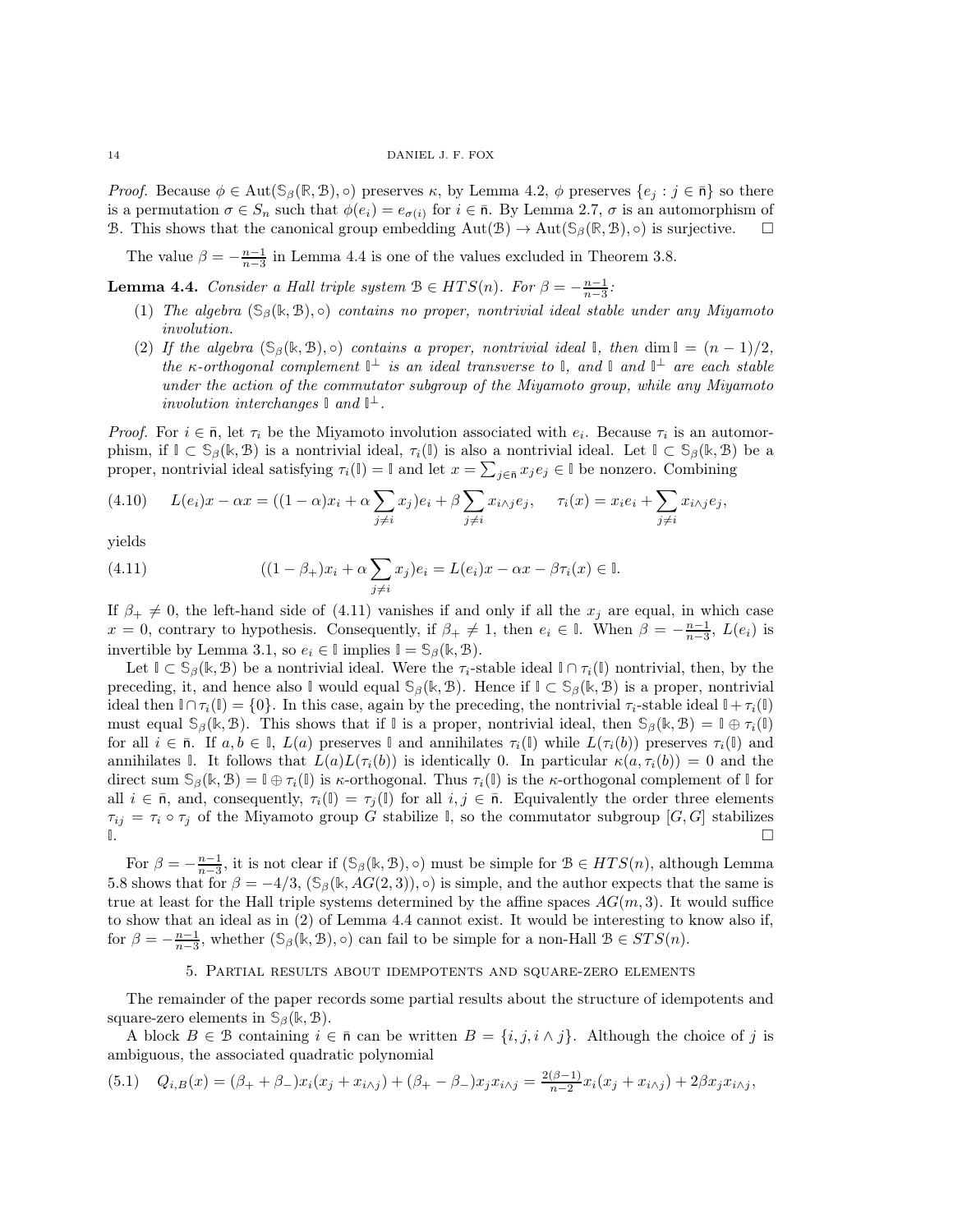depends only on the pair  $(i, B)$ .

**Lemma 5.1.** For  $\epsilon \in \{0,1\}$ ,  $\beta \in \mathbb{k}$ , and  $\mathcal{B} \in STS(n)$ , an element  $x = \sum_{i \in \bar{n}} x_i e_i \in \mathbb{S}_{\beta}(\mathbb{k}, \mathcal{B})$ satisfies  $x \circ x = \epsilon x$  if and only if there is  $c \in \mathbb{k}$  such that for all  $i \in \bar{n}$ ,

<span id="page-14-1"></span>(5.2) 
$$
x_i^2 - \epsilon x_i + \sum_{i \in B} Q_{i,B}(x) = c.
$$

In this case, writing  $\bar{x} = \frac{1}{n} \sum_{j \in \bar{n}} x_j$ ,

<span id="page-14-2"></span>(5.3) 
$$
c = \frac{1-\beta_{+}}{n-1} \sum_{j \in \bar{n}} (x_{j} - \bar{x})^{2} - \epsilon \bar{x} + n\beta_{+} \bar{x}^{2} = \frac{1-\beta}{n-2} \sum_{j \in \bar{n}} (x_{j} - \bar{x})^{2} - \epsilon \bar{x} + \frac{n((n-1)\beta - 1)}{n-2} \bar{x}^{2}.
$$

*Proof.* Note that the coefficients  $x_i$  are determined only up to adding simultaneously to all of them some fixed constant. However, the symmetry of the representation with respect to the full spanning set  $\{e_i : i \in \bar{n}\}$  is more convenient than the representation of x with respect to a basis contained in this spanning set. For  $x \in \mathbb{S}_{\beta}$ ,

<span id="page-14-0"></span>
$$
x \circ x = \sum_{i \in \overline{n}} x_i^2 e_i + \sum_{i \in \overline{n}} \sum_{j \neq i} x_i x_j \left( \frac{\beta - 1}{n - 2} (e_i + e_j) + \beta e_{i \wedge j} \right)
$$
  
\n
$$
= \sum_{i \in \overline{n}} \left( x_i^2 + \frac{2(\beta - 1)}{n - 2} \sum_{j \neq i} x_i x_j + \beta \sum_{j \neq i} x_j x_{i \wedge j} \right) e_i
$$
  
\n
$$
= \sum_{i \in \overline{n}} \left( x_i^2 + (\beta_+ + \beta_-) \sum_{j \neq i} x_i x_j + \frac{\beta + -\beta_-}{2} \sum_{j \neq i} x_{i \wedge j} x_j \right) e_i = \sum_{i \in \overline{n}} \left( x_i^2 + \sum_{i \in B} Q_{i,B}(x) \right) e_i.
$$

By [\(5.4\)](#page-14-0),  $x \circ x = \epsilon x$  if and only if there is  $c \in \mathbb{R}$  such that [\(5.2\)](#page-14-1) holds for  $i \in \bar{n}$ . Summing (5.2) using  $\sum_{j\neq i} x_{i \wedge j} = \sum_{j\neq i} x_j = n\bar{x} - x_i, \, \sum_{j \in \bar{n}} x_j^2 = \sum_{j \in \bar{n}} (x_j - \bar{x})^2 + n\bar{x}^2$ , and

(5.5) 
$$
\sum_{i \in \bar{n}} \sum_{j \neq i} x_{i \wedge j} x_j = \sum_{j \in \bar{n}} \sum_{i \neq j} x_{i \wedge j} x_j = \sum_{j \in \bar{n}} \sum_{i \neq j} x_i x_j = n^2 \bar{x}^2 - \sum_{j \in \bar{n}} x_j^2 = n(n-1)\bar{x}^2 - \sum_{j \in \bar{n}} (x_j - \bar{x})^2,
$$

yields

(5.6)  
\n
$$
nc = \sum_{i \in \bar{n}} x_i^2 - \epsilon n \bar{x} + (\beta_+ + \beta_-) \sum_{i \in \bar{n}} \sum_{j \neq i} x_i x_j + \frac{\beta_+ - \beta_-}{2} \sum_{i \in \bar{n}} \sum_{j \neq i} x_j x_{i \wedge j}
$$
\n
$$
= -\epsilon n \bar{x} + (1 - \frac{3\beta_+ + \beta_-}{2}) \sum_{j \in \bar{n}} (x_j - \bar{x})^2 + \frac{n}{2} (1 + (n - 1)(3\beta_+ + \beta_-)) \bar{x}^2
$$
\n
$$
= -\frac{n(\beta_+ + \beta_-)}{2} \sum_{j \in \bar{n}} (x_j - \bar{x})^2 - \epsilon n \bar{x} + n^2 \beta_+ \bar{x}^2,
$$

in which there have been used  $(n - 1)(3\beta_+ + \beta_-) = 2n\beta_+ - 2$  and  $2 - (3\beta_+ + \beta_-) = n(\beta_+ + \beta_-)$ . This shows  $(5.3)$ .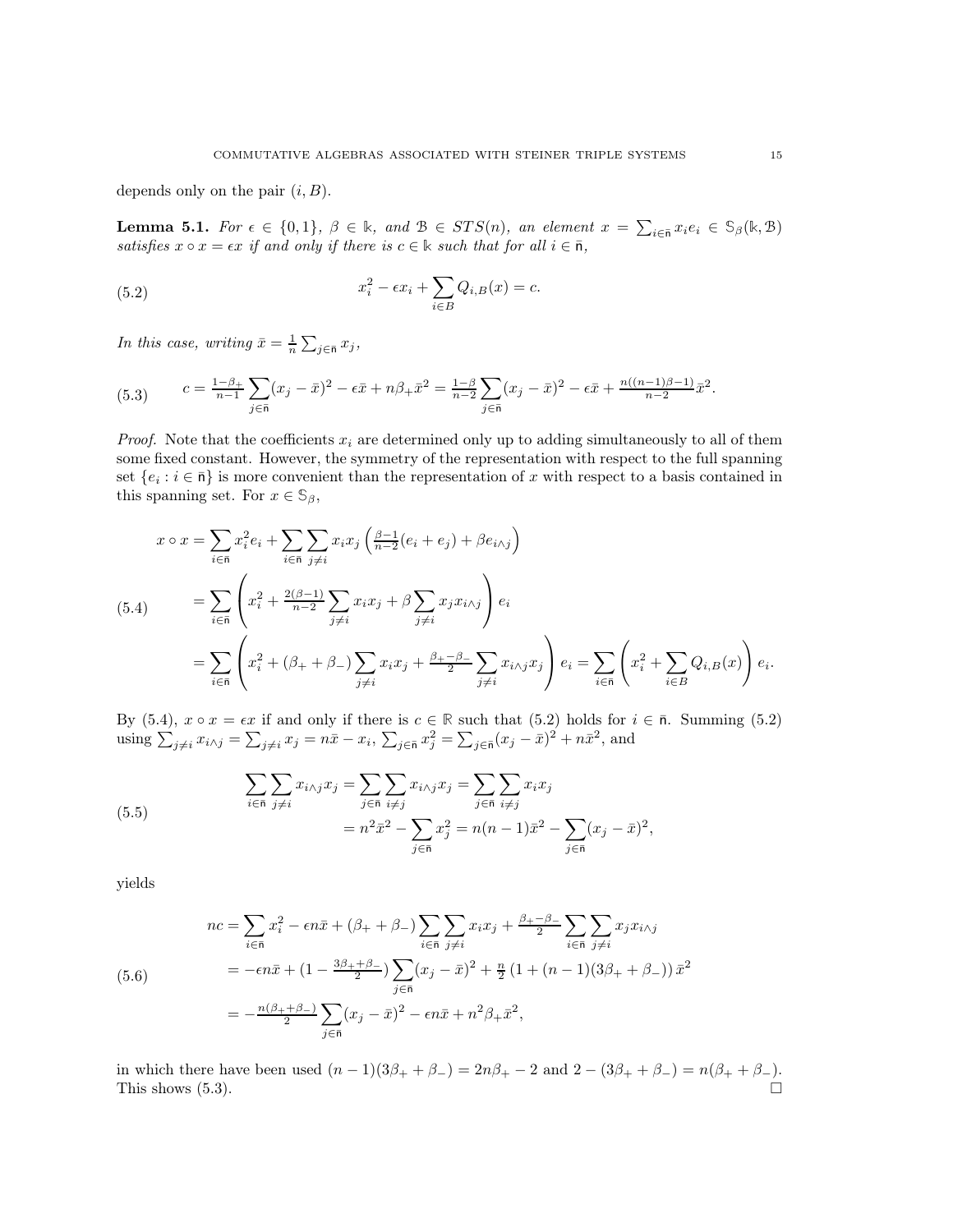Fix a reference block  $B(i, j) = \{i, j, i \wedge j\} \in \mathcal{B}$ . Taking the difference of [\(5.2\)](#page-14-1) with itself with j in place of i yields

<span id="page-15-0"></span>
$$
(5.7) \quad 0 = (x_i - x_j) \left( x_i + x_j - 2\beta x_{i \wedge j} - \epsilon + \frac{2(\beta - 1)}{n - 2} \sum_{k \notin \{i, j\}} x_k \right) + \beta \sum_{k \notin B(i,j)} x_k (x_{i \wedge k} - x_{j \wedge k})
$$
\n
$$
= (x_i - x_j) \left( x_i + x_j + 2\beta_- x_{i \wedge j} - \epsilon + \frac{2(\beta - 1)}{n - 2} \sum_{k \notin B(i,j)} x_k \right) + \beta \sum_{k \notin B(i,j)} x_k (x_{i \wedge k} - x_{j \wedge k}),
$$

for  $1 \leq i \neq j \leq n$ . The equations [\(5.7\)](#page-15-0) can be rewritten as

<span id="page-15-1"></span>
$$
(5.8) \begin{pmatrix} x_j - x_{i \wedge j} & 0 & 0 \\ 0 & x_{i \wedge j} - x_i & 0 \\ 0 & 0 & x_i - x_j \end{pmatrix} \left( ((2\beta_- - 1)I_3 + 1_3) \begin{pmatrix} x_i \\ x_j \\ x_{i \wedge j} \end{pmatrix} - \left( \epsilon + \frac{2(1-\beta)}{n-2} \sum_{k \notin B(i,j)} x_k \right) \begin{pmatrix} 1 \\ 1 \\ 1 \end{pmatrix} \right)
$$
  
=  $-\beta \sum_{k \notin B(i,j)} x_k \begin{pmatrix} x_{j \wedge k} - x_{(i \wedge j) \wedge k} \\ x_{(i \wedge j) \wedge k} - x_{i \wedge k} \\ x_{i \wedge k} - x_{j \wedge k} \end{pmatrix} = -\beta \sum_{k \notin B(i,j)} x_k \begin{pmatrix} 0 & 1 & -1 \\ -1 & 0 & 1 \\ 1 & 0 & -1 \end{pmatrix} \begin{pmatrix} x_{i \wedge k} \\ x_{j \wedge k} \\ x_{(i \wedge j) \wedge k} \end{pmatrix},$ 

where  $I_3$  is the  $3\times3$  identity matrix and  $\mathbb{1}_3$  is the  $3\times3$  matrix with all components equal to 1. Solv-ing [\(5.8\)](#page-15-1) yields Lemma [5.2,](#page-15-2) which exhibits idempotents and square-zero elements in  $(\mathcal{S}_{\beta}(\mathbb{k}, \mathcal{B}), \circ)$ associated with a block  $B \in \mathcal{B}$ .

For the special case  $\mathcal{B} = \{1, 2, 3\}$ , the claims of Lemma [5.2](#page-15-2) can be found in [\[23,](#page-20-9) Section 5.3].

<span id="page-15-2"></span>Lemma 5.2. Suppose  $n > 3$ . Let  $\beta \in \mathbb{k}$  and  $\mathcal{B} \in STS(n)$ . For  $B \in \mathcal{B}$  let  $B^c = \{k \in \bar{n} : k \notin B\}$ . For any  $i \neq j \in \overline{n}$  and  $B = \{i, j, i \wedge j\} \in \mathcal{B}$ , any idempotent or square-zero element of  $(\mathbb{S}_{\beta}(\mathbb{k}, \mathcal{B}), \circ)$ contained in  $\Bbbk\{e_i, e_j, e_{i \wedge j}\}\$ is among those appearing in the following list.

- <span id="page-15-4"></span><span id="page-15-3"></span>(1) If  $\beta \neq \frac{6-n}{2n}$ , then  $e_B^0 = \frac{n-2}{2n\beta+n-6} (e_i + e_j + e_{i\wedge j})$  is idempotent in  $(\mathcal{S}_{\beta}(\mathbb{k}, \mathcal{B}), \circ)$ .
- <span id="page-15-6"></span>(2) If  $\beta = \frac{6-n}{2n}$ , then  $z_B = e_i + e_j + e_{i \wedge j}$  is square-zero in  $(\mathcal{S}_{\beta}(\mathbb{k}, \mathcal{B}), \circ)$ .
- (3) If  $\beta = -\frac{n}{2(n-3)}$  (in this case  $\beta = 1/2$ ) then  $e = \lambda_1 e_i + \lambda_2 e_j + \lambda_3 e_{i \wedge j}$  solves  $e \circ e = \epsilon e$  for  $\epsilon \in \{0, 1\}$  if and only if

(5.9) 
$$
\lambda_1 + \lambda_2 + \lambda_3 = \epsilon, \qquad \lambda_1^2 + \lambda_2^2 + \lambda_3^2 = \epsilon^2.
$$

(4) If  $1 - \beta_+ + \beta_- - 4\beta_+\beta_- = \frac{4(n-3)(n-1)\beta^2 - 2n(n-4)\beta + n(n-4)}{n-2}$  $\frac{-2n(n-4)\beta+n(n-4)}{n-2} \neq 0$ , the three elements  $e_B^i$ ,  $e_B^j$ and  $e_B^{i\wedge j}$  defined by

<span id="page-15-7"></span>(5.10) 
$$
e_B^{i\wedge j} = \frac{1}{1 - \beta_+ + \beta_- - 4\beta_+\beta_-} ((1 - 2\beta_+)(e_i + e_j) + 2\beta e_{i\wedge j})
$$
  

$$
= \frac{n-2}{4(n-3)(n-1)\beta^2 - 2n(n-4)\beta + n(n-4)} ((n-2(n-1)\beta)(e_i + e_j) + 2(n-2)\beta e_{i\wedge j}),
$$

and its cyclic permutations in  $\{i, j, i \wedge j\}$  are idempotents in  $(\mathcal{S}_{\beta}(\mathbb{k}, \mathcal{B}), \circ)$  that are, moreover, linearly independent if  $\beta \notin {\frac{n}{2(n-1)}, -\frac{n}{2(n-3)}}$ .

(a) If  $\beta = \frac{n}{2(n-1)}$ , so that  $\beta_+ = 1/2$ , then  $e^{i\lambda j}_{B} = e_{i\lambda j}$ . (b) If  $\beta = -\frac{n}{2(n-3)}$ , so that  $\beta_- = 1/2$ , then  $e^i_B + e^j_B + e^{i\wedge j}_B = 0$ .

*Proof.* Claims [\(1\)](#page-15-3) and [\(2\)](#page-15-4) are immediate from [\(3.3\)](#page-5-4). The form of [\(5.8\)](#page-15-1) suggests looking for x solving  $x \circ x = \epsilon x$  such that  $x_k = 0$  for  $k \in B^c$  (because  $\sum_{k \in \bar{n}} e_k = 0$ , nothing is gained by considering the apparently more general condition that  $x_k = t$  for  $k \in B^c$ ). Supposing that  $x_k = 0$  for  $k \in B^c$ simplifies [\(5.2\)](#page-14-1) and [\(5.8\)](#page-15-1) considerably to

<span id="page-15-5"></span>(5.11) 
$$
x_i^2 - \epsilon x_i + (\beta_+ + \beta_-)(x_i x_j + x_i x_{i \wedge j}) + (\beta_+ - \beta_-) x_j x_{i \wedge j} = c,
$$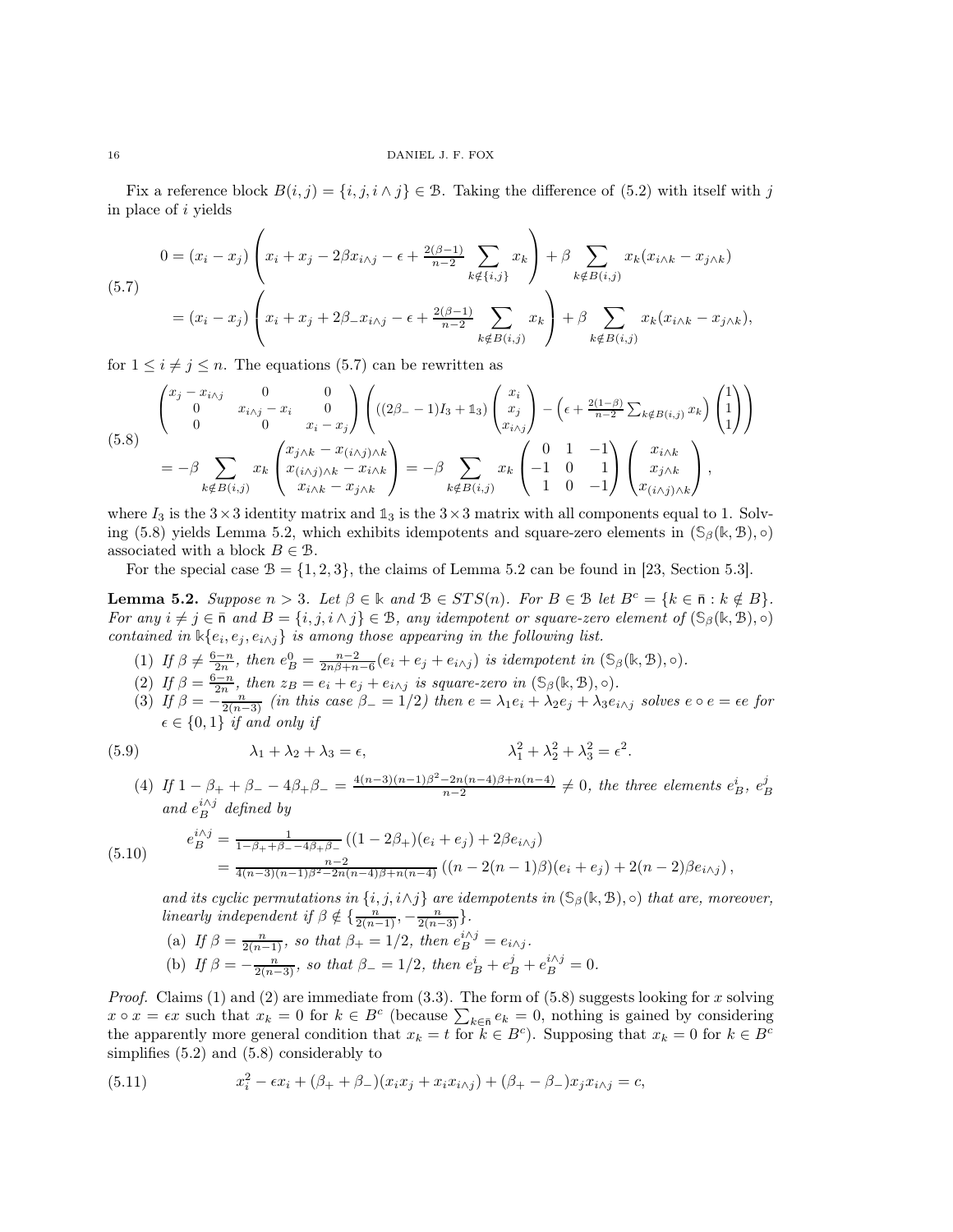(and those equations obtained from it by cyclically permuting  $\{i, j, i \wedge j\}$ ) and

<span id="page-16-0"></span>(5.12) 
$$
\begin{pmatrix} x_j - x_{i \wedge j} & 0 & 0 \\ 0 & x_{i \wedge j} - x_i & 0 \\ 0 & 0 & x_i - x_j \end{pmatrix} \begin{pmatrix} (2\beta - 1)I_3 + 1_3 \end{pmatrix} \begin{pmatrix} x_i \\ x_j \\ x_{i \wedge j} \end{pmatrix} - \begin{pmatrix} \epsilon \\ \epsilon \\ \epsilon \end{pmatrix} = 0
$$

In the rest of the proof, supoose  $x_k = 0$  for  $k \in B^c$ . If  $x_i = x_j = x_{i \wedge j} = s \neq 0$ , [\(5.11\)](#page-15-5) becomes  $s((1+3\beta_++\beta_-)s-\epsilon)=c$ . On the other hand, [\(5.3\)](#page-14-2) becomes  $nc=3s((1+3\beta_++\beta_-)s-\epsilon)$ . Since  $n > 3$ , these equations imply  $s((1 + 3\beta_{+} + \beta_{-})s - \epsilon) = 0$ . When  $\epsilon = 1$  this admits the nontrivial solution  $s = \frac{n-2}{2n\beta + n-6}$  as long as  $\beta \neq \frac{6-n}{2n}$  (equivalently  $1 + 3\beta_+ + \beta_- \neq 0$ ), while when  $\epsilon = 0$ , it is inconsistent except when  $\beta = \frac{6-n}{2n}$ . This recovers the solutions [\(1\)](#page-15-3) and [\(2\)](#page-15-4).

Since all solutions such that  $x_i = x_j = x_{i \wedge j}$  have been found already, there remains to consider the cases in which  $x_i, x_j$ , and  $x_{i \wedge j}$  are not all equal.

A solution of

<span id="page-16-1"></span>(5.13) 
$$
((2\beta_{-} - 1)I_3 + \mathbb{1}_3) \begin{pmatrix} x_i \\ x_j \\ x_{i \wedge j} \end{pmatrix} = \begin{pmatrix} \epsilon \\ \epsilon \\ \epsilon \end{pmatrix},
$$

yields a solution of  $(5.12)$ . If  $x_i$ ,  $x_j$ , and  $x_{i \wedge j}$  are pairwise distinct, x solves  $(5.12)$  if and only if x solves [\(5.13\)](#page-16-1).

The eigenvalues of  $(2\beta - 1)I_3 + \mathbb{1}_3$  are  $2\beta - 1$  and  $2(\beta - 1)$ . If these are nonzero, then [\(5.13\)](#page-16-1) has a unique solution whose components are necessarily equal because  $((2\beta - 1)I_3 + 1_3)^{-1}$  $\frac{1}{2\beta-1}(I_3-\frac{1}{2(\beta-1)}\mathbb{1}_3)$ . Solving [\(5.13\)](#page-16-1) in these cases recovers the solution  $e_B$  or  $z_B$  already found and there are no solutions of  $(5.12)$  with  $x_i, x_j$ , and  $x_i\lambda_j$  pairwise distinct. (The case where exactly two of these coefficients are equal is analyzed below.)

If  $\beta = -1$ , so that  $2(\beta - 1) = 0$ , and  $\epsilon = 1$ , then the column space of  $((2\beta - 1)I_3 + 1_3) =$  $-3I_3 + 1_3$  is transverse to the right-hand side of [\(5.13\)](#page-16-1) and so the system (5.13) is incompatible. Hence, if  $\beta = \neq 1/2$  and  $\epsilon = 1$ , then the only remaining possibility for solutions of [\(5.12\)](#page-16-0) is the case where exactly two of  $x_i$ ,  $x_j$ , and  $x_{i \wedge j}$  are equal. This is treated below, after consideration of the case  $\beta_{-} = 1/2$ .

If  $\beta_- = -1$  and  $\epsilon = 0$ , then a solution of [\(5.13\)](#page-16-1) has all its components equal, and this case has already been excluded.

If  $\beta_- = 1/2$ , so that  $\beta = -\frac{n}{2(n-3)}$ , then any  $x_i, x_j$ , and  $x_{i \wedge j}$  such that  $x_i + x_j + x_{i \wedge j} = \epsilon$  solve [\(5.13\)](#page-16-1). Squaring this gives

(5.14) 
$$
\epsilon^2 = x_i^2 + x_j^2 + x_{i \wedge j}^2 + 2(x_i x_j + x_i x_{i \wedge j} + x_j x_{i \wedge j}),
$$

and substituting this and  $\beta_+ + \beta_- = 1 + 2\beta$  into [\(5.11\)](#page-15-5) yields

<span id="page-16-2"></span>(5.15) 
$$
c = x_i(x_i + x_j + x_{i \wedge j} - \epsilon) + 2\beta(x_i x_j + x_i x_{i \wedge j} + x_j x_{i \wedge j})
$$

$$
= 2\beta(x_i x_j + x_i x_{i \wedge j} + x_j x_{i \wedge j}) = \beta(\epsilon^2 - x_i^2 - x_j^2 - x_{i \wedge j}^2).
$$

On the other hand, by [\(5.3\)](#page-14-2),

<span id="page-16-3"></span>(5.16) 
$$
nc = \frac{n(\beta - 1)}{n - 2} \left( \epsilon^2 - x_i^2 - x_j^2 - x_{i \wedge j}^2 \right).
$$

Comparing  $(5.15)$  and  $(5.16)$  shows

(5.17) 
$$
0 = 2((n-3)\beta + 1)(\epsilon^2 - x_i^2 - x_j^2 - x_{i \wedge j}^2) = (n-2)(\epsilon^2 - x_i^2 - x_j^2 - x_{i \wedge j}^2),
$$

so that

(5.18) 
$$
x_i + x_j + x_{i \wedge j} = \epsilon, \qquad x_i^2 + x_j^2 + x_{i \wedge j}^2 = \epsilon^2.
$$

This shows [\(3\)](#page-15-6).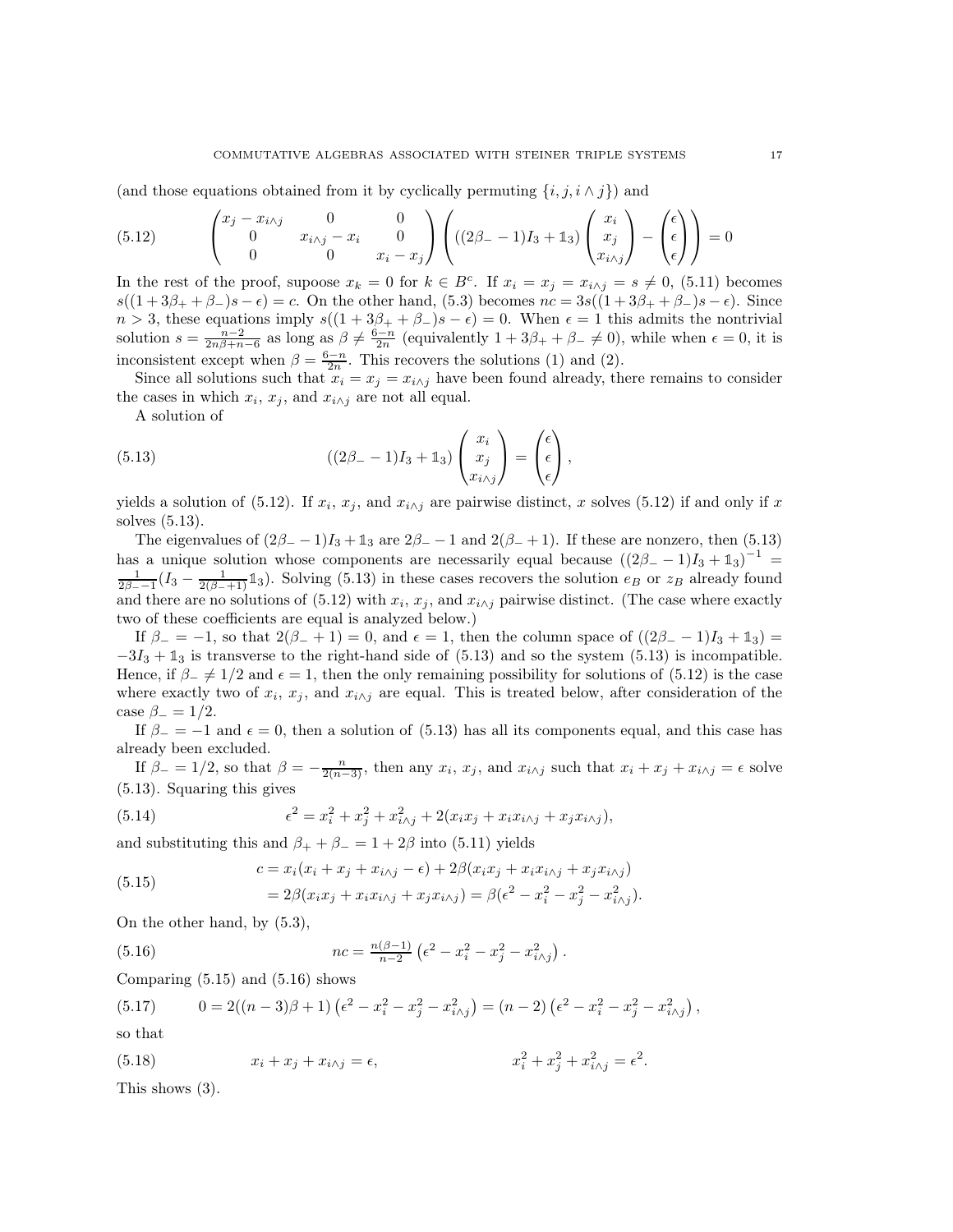There remains to consider the case in which  $x_i$ ,  $x_j$ , and  $x_{i \wedge j}$  take exactly two distinct values. Write  $x_i = x_j = s$  and  $x_{i \wedge j} = t \neq s$ . In this case, [\(5.12\)](#page-16-0) becomes

$$
(5.19) \quad 0 = \begin{pmatrix} s-t & 0 & 0 \\ 0 & t-s & 0 \\ 0 & 0 & 0 \end{pmatrix} \left( ((2\beta_--1)I_3 + 1_3) \begin{pmatrix} s \\ s \\ t \end{pmatrix} - \begin{pmatrix} \epsilon \\ \epsilon \\ \epsilon \end{pmatrix} \right) = \begin{pmatrix} s-t & 0 & 0 \\ 0 & t-s & 0 \\ 0 & 0 & 0 \end{pmatrix} \begin{pmatrix} (2\beta_-+1)s+t-\epsilon \\ (2\beta_-+1)s+t-\epsilon \\ 2s+(2\beta_-+1)t-\epsilon \end{pmatrix},
$$

which forces

<span id="page-17-0"></span>(5.20) 
$$
t = \epsilon - (2\beta_{-} + 1)s.
$$

The equation [\(5.11\)](#page-15-5) yields

<span id="page-17-1"></span>(5.21) 
$$
c = ((1 + \beta_{+} + \beta_{-})s - \epsilon + 2\beta_{+}t)s,
$$

<span id="page-17-2"></span>(5.22) 
$$
c = t^2 - \epsilon t + 2(\beta_+ + \beta_-)st + (\beta_+ - \beta_-)s^2,
$$

and [\(5.3\)](#page-14-2) becomes

<span id="page-17-3"></span>(5.23) 
$$
nc = (2 + 3\beta_{+} + \beta_{-})s^{2} - 2\epsilon s + 2(3\beta_{+} + \beta_{-})st + t^{2} - \epsilon t.
$$

Substituting [\(5.20\)](#page-17-0) in [\(5.21\)](#page-17-1) yields

<span id="page-17-4"></span>(5.24) 
$$
c = s ((1 - \beta_{+} + \beta_{-} - 4\beta_{+}\beta_{-})s + \epsilon(2\beta_{+} - 1)).
$$

Subtracting  $(5.22)$  from  $(5.23)$ , substituting  $(5.20)$  in the result, and comparing with  $(5.24)$  yields

<span id="page-17-5"></span>(5.25) 
$$
(n-1)c = 2(1 + \beta_+ + \beta_-)s^2 - 2\epsilon s + 4\beta_+ st = 2s((1 - \beta_+ + \beta_- - 4\beta_+ \beta_-)s + \epsilon(2\beta_+ - 1)) = 2c.
$$

so that  $c = 0$ , since it is assumed that  $n > 3$ . If  $1 - \beta_+ + \beta_- - 4\beta_+\beta_- = 0$ , then  $2\beta_+ \neq 1$ , so that [\(5.25\)](#page-17-5) implies  $\epsilon s = 0$ . If  $\epsilon = 1$ , then  $s = 0$  and no new solution is obtained. If  $\epsilon = 0$ , then, by  $(5.20), t = -(2\beta_+ + 1)s$  $(5.20), t = -(2\beta_+ + 1)s$ . In  $(5.22)$  this yields  $0 = (1 + 3\beta_+ - 3\beta_- - 4\beta_+\beta_-)s^2 = 4(\beta_+ - \beta_-)s^2$ , so that  $\beta_+ = \beta_-$ , which is inconsistent with  $1 - \beta_+ + \beta_- - 4\beta_+\beta_- = 0$ . Hence there is no solution satisfying this last condition. Suppose  $1 - \beta_+ + \beta_- - 4\beta_+\beta_- \neq 0$ . In conjunction with [\(5.20\)](#page-17-0) and  $(5.24)$ ,  $(5.25)$  implies  $s = 0$  and  $t = \epsilon$  or

<span id="page-17-6"></span>
$$
(5.26)
$$
\n
$$
s = \frac{\epsilon(1-2\beta_+)}{1-\beta_+ + \beta_- - 4\beta_+\beta_-} = \frac{\epsilon(n-2)(n-2(n-1)\beta)}{4(n-3)(n-1)\beta^2 - 2n(n-4)\beta_+ + (n-4)},
$$
\n
$$
t = \frac{\epsilon(\beta_+ - \beta_-)}{1-\beta_+ + \beta_- - 4\beta_+\beta_-} = \frac{2\epsilon(n-2)^2\beta_+}{4(n-3)(n-1)\beta^2 - 2n(n-4)\beta_+ + (n-4)}.
$$

When  $\epsilon = 1$ , it follows that the three elements  $e_B^i$ ,  $e_B^j$  and  $e_B^{i \wedge j}$  defined by [\(5.10\)](#page-15-7) are idempotents. When  $\epsilon = 0$ , no solutions are obtained.

**Remark 5.3.** Because a Steiner triple system of order  $n > 3$  has order  $n \ge 7$  and, in this case,

$$
(5.27) \qquad (n-2)^2(1-\beta_+ + \beta_- - 4\beta_+\beta_-) = 4(n-3)(n-1)\beta^2 - 2n(n-4)\beta + n(n-4)
$$

is never zero in a Euclidean field, in this case [\(5.26\)](#page-17-6) always has sense. ⊠

**Example 5.4.** Suppose  $\mathcal{B} \in STS(n)$ . When  $\beta = 1$ ,  $e_i \circ e_j = e_{i \wedge j}$ . By Lemma [5.2,](#page-15-2) the elements  $e_B^0 = \frac{1}{3}(e_i + e_j + e_{i \wedge j}), e_B^i = \frac{1}{3}(2e_i - e_j - e_{i \wedge j}), e_B^j = \frac{1}{3}(2e_j - e_i - e_{i \wedge j}),$  and  $e_B^{i \wedge j} = \frac{1}{3}(2e_{i \wedge j} - e_i - e_j)$ associated with the block  $B = \{i, j, i \wedge j\}$  are idempotents, and straightforward computations show they generate a subalgebra isomorphic to **E** 3 (**k**). ⊠

**Example 5.5.** Suppose  $\mathcal{B} \in STS(n)$ . When  $\beta_+ = 1/2$  (so  $\beta = \frac{n}{2(n-1)}$ ), for  $B = \{i, j, i \wedge j\} \in \mathcal{B}$ , the idempotents  $e_B^0$ ,  $e_i$ ,  $e_j$ , and  $e_{i \wedge j}$  span a 3-dimensional subalgebra. The nontrivial relations are  $e_B^0 \circ e_i = \frac{1}{2}e_B^0 + \frac{n-3}{2(2n-3)}e_i$  and those obtained from it with j or  $i \wedge j$  in place of i.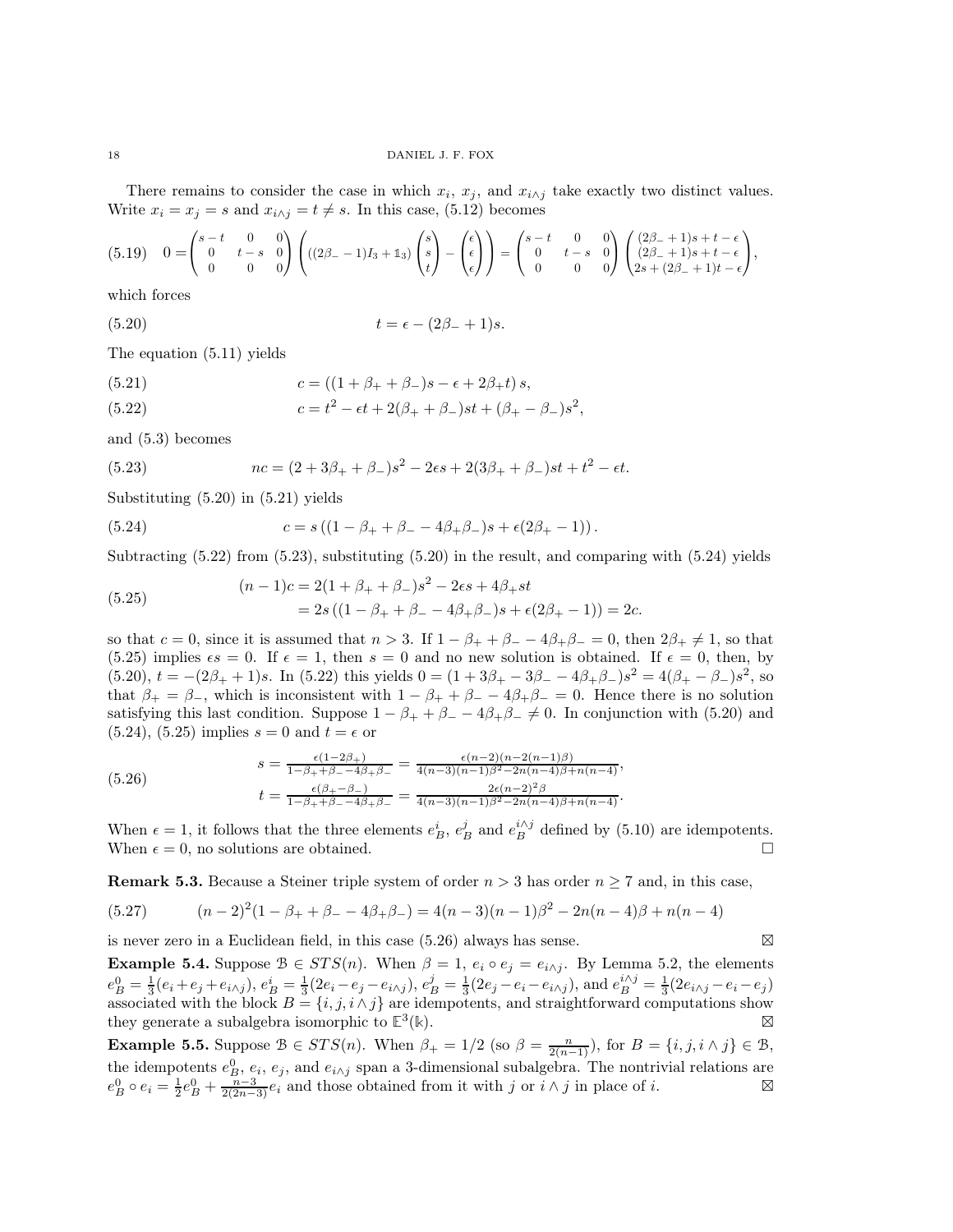<span id="page-18-0"></span>**Example 5.6.** This example shows that  $\mathcal{S}_1(\mathbb{k}, \mathcal{B})$  need not be simple. Let  $\mathcal{B} = AG(2, 3)$  be the affine plane of order 3 as in [\(2.1\)](#page-2-3). It is claimed that the algebra  $\mathcal{S}_1(\mathbb{k}, \mathcal{B})$  is isomorphic to the fourfold direct sum  $\mathbb{E}^2(\mathbb{k}) \oplus \mathbb{E}^2(\mathbb{k}) \oplus \mathbb{E}^2(\mathbb{k})$ . (This observation was communicated to the author by Vladimir Tkachev.)

Suppose  $\beta \in \mathbb{R} \setminus \{-1/6\}$ . Observe that B contains four maximal sets  $\mathcal{B}_I$ ,  $1 \leq I \leq 4$  of pairwise nonintersecting blocks, each having cardinality 3 (for example {147, 258, 369}). They are given by the blocks corresponding respectively to rows, columns, le ft diagonals, and right diagonals. Because  $\sum_{B\in\mathcal{B}_I}e_B^0=0$ , for distinct  $B, B'\in\mathcal{B}_I$ ,  $e_B^0\circ e_{B'}^0=-e_B^0-e_{B'}^0$ . (As Aut(B) acts transitively on the points and blocks of B, to check a claim for all points and blocks it suffices to check it for any particular choice of points and blocks; for example for  $B = 147$  and  $B' = 258$ .) This suffices to show that  $\mathbb{B}_i^{e_i} = \mathbb{k}\{e_B^0 : B \in \mathcal{B}_I\}$  is a subalgebra of  $\mathbb{S}_{\beta}(\mathbb{k}, \mathcal{B})$  isomorphic to  $\mathbb{E}^2(\mathbb{k})$ .

That  $B \in \mathcal{B}_I$  and  $B' \in \mathcal{B}_J$  with  $i \neq j$  holds if and only if B and B' are incident. There are four blocks A, B, C, and D containing a given point  $i \in \overline{9}$  (for example {123, 147, 168, 159} are the blocks containing 1) and a straightforward computation (for example with  $A = 123$ ,  $B = 147$ ,  $C = 168$ ,  $D = 159$ ) using  $\gamma_A + \gamma_B + \gamma_C + \gamma_D = 3e_i$  shows

<span id="page-18-2"></span>(5.28) 
$$
e_A^0 \circ e_B^0 = \frac{1-\beta}{6\beta+1} (e_C^0 + e_D^0).
$$

When  $\beta = 1$ , [\(5.28\)](#page-18-2) shows  $e_B^0 \circ e_{B'}^0 = 0$ , and this suffices to show  $\mathbb{B}_i^{e_i} \circ \mathbb{B}_j^{e_i} = \{0\}$ , so that  $\mathcal{S}_1(\mathbb{k}, \mathcal{B}) = \bigoplus_{i=1}^4 \mathbb{B}_i^{e_i}$  is an orthogonal direct sum of subalgebras isomorphic to  $\mathbb{E}^2(\mathbb{k})$ , one for each maximal set of nonintersecting blocks.

<span id="page-18-3"></span>**Example 5.7.** Consider a Hall triple system  $\mathcal{B} \in HTS(n)$ . For a block  $B = \{i, j, i \wedge j\} \in \mathcal{B}$  and  $k \notin B$ , the set  $k \wedge B$ , defined by  $k \wedge B = \{k \wedge i, k \wedge j, k \wedge (i \wedge j)\}\)$ , is again a block of B by [\(4.1\)](#page-9-3).

Let  $B = \{i, j, i \wedge j\} \in \mathcal{B}$  and  $k \notin B$ . Note that  $i \wedge (k \wedge B) = (i \wedge k) \wedge B = (i \wedge j) \wedge (k \wedge B) =$  $(j \wedge k) \wedge B = j \wedge (k \wedge B)$ . Using [\(4.1\)](#page-9-3) and [\(4.2\)](#page-9-1) it is straightforward to check the following relations:

(5.29)  
\n
$$
\gamma_B \circ e_i = (1 + \beta_-)e_i + \beta_+\gamma_B,
$$
\n
$$
\gamma_B \circ (e_i - e_j) = (1 + \beta_-)(e_i - e_j),
$$
\n
$$
\gamma_B \circ e_k = \alpha \gamma_B + 3\alpha e_k + \beta \gamma_{k \wedge B},
$$
\n
$$
\gamma_B \circ (e_{i \wedge k} - e_{j \wedge k}) = \frac{3(\beta - 1)}{n - 2}(e_{i \wedge k} - e_{j \wedge k}),
$$
\n
$$
\gamma_B \circ \gamma_{k \wedge B} = 3\alpha(\gamma_B + \gamma_{k \wedge B}) + 3\beta \gamma_{(i \wedge k) \wedge B},
$$
\n
$$
\gamma_B \circ (\gamma_{k \wedge B} - \gamma_{(i \wedge k) \wedge B})) = 3\beta_- (\gamma_{k \wedge B} - \gamma_{(i \wedge k) \wedge B}).
$$

This shows that the eigenvalues of  $L(\gamma_B)$  include  $1+3\beta_+ + \beta_- = \frac{2n\beta+n-6}{2n}$ , with multiplicity at least 1; 1 +  $\beta$  =  $\frac{(n-3)(1-\beta)}{n-2}$  $\frac{3(1-p)}{n-2}$ , with eigenspace containing the two-dimensional subspace  $\{\lambda_i e_i + \lambda_j e_j + \lambda_j e_j\}$  $\lambda_{i\wedge j}e_{i\wedge j}:\lambda_i+\lambda_j+\lambda_{i\wedge j}=0\};\frac{3(\beta-1)}{n-2},$  with eigenspace containing the subspace  $\Bbbk\{e_{k\wedge i}-e_{k\wedge j}:k\notin B\};$  $n-2$ and  $3\beta_{-}=-\frac{3((n-3)\beta+1)}{n-2}$  $\frac{-3\beta+1}{n-2}$ , with eigenspace containing the nontrivial subspace  $\Bbbk\{\gamma_{k\wedge B} - \gamma_{(i\wedge k)\wedge B}, k \notin$ B}. For  $n > 9$  it is not clear that this list is exhaustive, but when  $n = 9$ , because the automorphism group of  $AG(2,3)$  (up to isomorphism the unique element of  $STS(9)$ ) is transitive on points and blocks, it suffices to check that the eigenvalues and eigenspaces of  $L(e_B^0)$  are as indicated in Table [4](#page-19-15) (supposing  $\beta \neq -1/6$ ). The indicated multiplicities are incorrect in certain special cases where the indicated eigenvalues coincide.

<span id="page-18-1"></span>**Lemma 5.8.** For  $\beta \in \mathbb{k} \setminus \{1, -1/6\}$  such that  $6\beta^2 + 1 \neq 0$ , the algebra  $(\mathbb{S}_{\beta}(\mathbb{k}, AG(2,3)), \circ)$  is simple.

*Proof.* The content of the lemma is that  $(\mathcal{S}_{\beta}(\mathbb{k}, AG(2,3)), \circ)$  is simple for the value  $\beta = -4/3$ excluded in the statement of Theorem [3.8.](#page-8-0) Write  $\mathcal{B} = AG(2,3)$ . Because  $\sum_{i \in B \in \mathcal{B}} \gamma_B = re_i$  $\frac{n-1}{2}e_i$ , the set  $\mathcal{A} = \{e_B^0 : B \in \mathcal{B}\}\)$  comprises idempotent spanning  $\mathcal{S}_{\beta}(\mathbb{k}, \mathcal{B})$ . By Example [5.7,](#page-18-3) for any  $B \in \mathcal{B}$ , the endomorphism  $L(e_B^0)$  is diagonalizable with eigenvalues 1, -2/3, 1/3, and -1,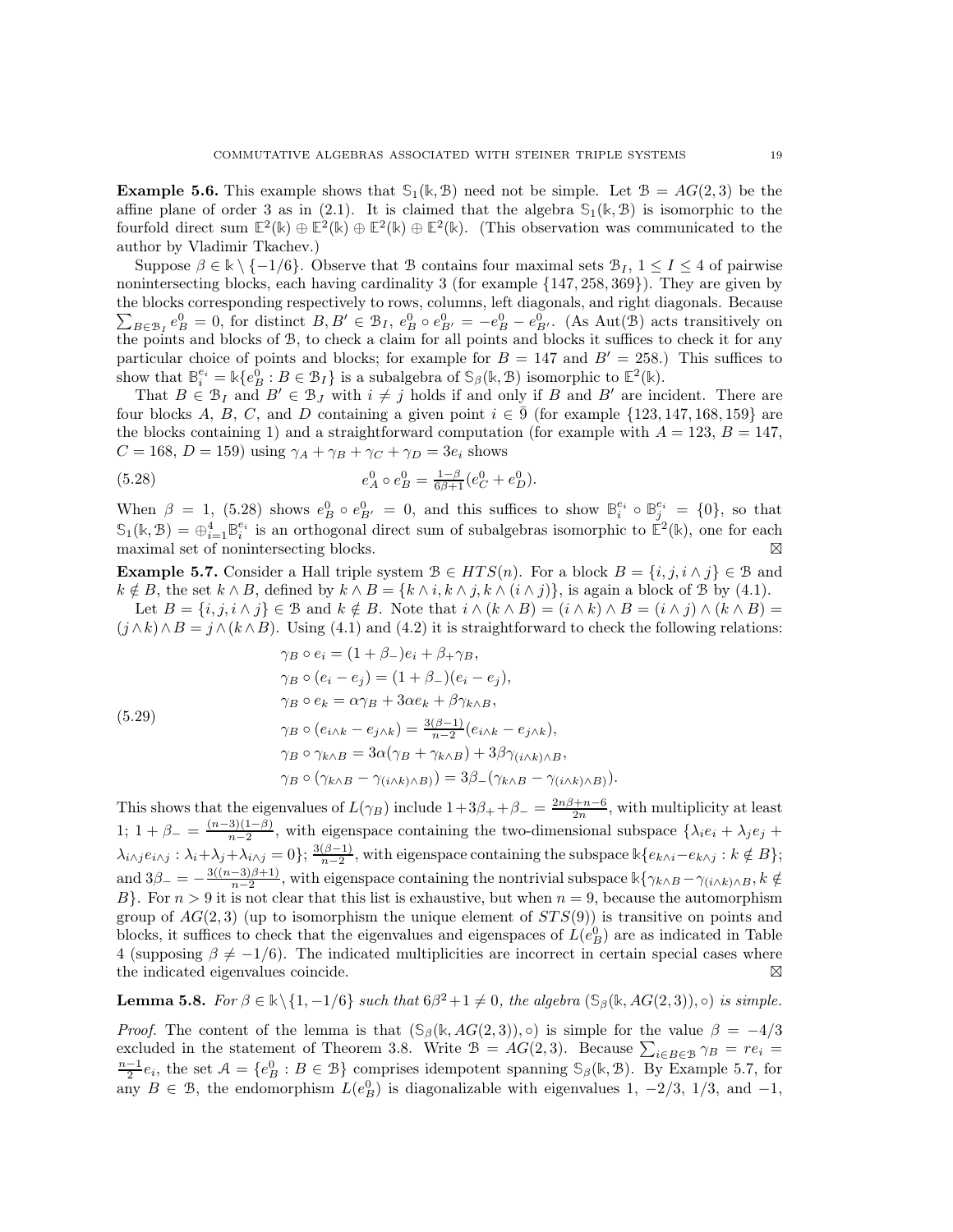20 DANIEL J. F. FOX

| Eigenvalue              | Elements spanning eigenspace                                                                                                                                                       | Multiplicity |  |  |
|-------------------------|------------------------------------------------------------------------------------------------------------------------------------------------------------------------------------|--------------|--|--|
|                         | $e_{123}$                                                                                                                                                                          |              |  |  |
|                         | $e_1 - e_2, e_2 - e_3$                                                                                                                                                             |              |  |  |
| $\beta-1$<br>$6\beta+1$ | $e_{4\wedge 1} - e_{4\wedge 2} = e_7 - e_9, e_{5\wedge 1} - e_{5\wedge 2} = e_9 - e_8,$<br>$e_{7\wedge 1} - e_{7\wedge 2} = e_4 - e_6, e_{8\wedge 1} - e_{8\wedge 2} = e_6 - e_5,$ |              |  |  |
|                         | $e_{4\wedge 123}^0 - e_{7\wedge 123}^0 = e_{789}^0 - e_{456}^0$                                                                                                                    |              |  |  |
|                         |                                                                                                                                                                                    |              |  |  |

<span id="page-19-15"></span>TABLE 4. Eigenvalues of  $L(e_{123}^0)$  in  $(\mathbb{S}_{\beta}(\mathbb{k}, AG(2,3)), \circ)$ .

having multiplicities 1, 2, 4, and 1. Because  $6\beta^2 + 1 \neq 0$ , by Theorem [3.4,](#page-6-0)  $\kappa$  is nondegenerate and invariant, the set A and the form  $\kappa$  satisfy the hypotheses of Lemma [3.7,](#page-8-2) and so a nontrivial ideal **I** ⊂ **S**<sub>β</sub>(**k**, **B**) contains  $e_B^0$  for some  $B \in \mathcal{B}$ . Because  $L(e_B^0)$  is invertible,  $\mathbb{I} = \mathcal{S}_{\beta}(\mathbb{k}, \mathcal{B})$ . □

The same argument would prove the simplicity of  $(\mathbb{S}_{\beta}(\mathbb{k}, \mathbb{B}), \circ)$  for  $\mathbb{B} \in HTS(n)$  and  $\beta = -\frac{n-1}{n-3}$ were it possible to establish that the multiplicity of 1 as an eigenvalue of  $L(e_B^0)$  is 1 and  $L(e_B^0)$ is invertible. When  $n > 9$  this appears to require more serious consideration of the combinatorial structure of B.

It would be interesting to resolve fully the following two questions:

- For  $\mathcal{B} \in STS(n)$  and  $\beta \neq \overline{\beta} \in \mathbb{k}$  decide if  $\mathcal{S}_{\beta}(\mathbb{k}, \mathcal{B})$  and  $\mathcal{S}_{\overline{\beta}}(\mathbb{k}, \mathcal{B})$  are isomorphic.
- For  $\beta \in \mathbb{k}$  and distinct  $\mathcal{B}, \mathcal{B}' \in STS(n)$  decide if  $\mathcal{S}_{\beta}(\mathbb{k}, \mathcal{B})$  and  $\mathcal{S}_{\beta}(\mathbb{k}, \mathcal{B}')$  are isomorphic.

This appears to require more detailed information about idempotents answering questions such as: if an idempotent  $e \in \mathcal{S}_{\beta}(\mathbb{k}, \mathcal{B})$  satisfies  $\kappa(e, e) = \kappa(e_i, e_i)$  for all  $i \in \bar{\mathfrak{n}}$ , is there  $j \in \bar{\mathfrak{n}}$  such that  $e = e_i$ ? Lemma [4.2](#page-12-1) answers this question affirmatively, but under quite restrictive hypotheses both on  $\Bbbk$  and the values of  $\beta$ . It is not clear how to answer even something so apparently simples as: is it the case that  $\mathcal{S}_{\beta}(\mathbb{k}, \mathcal{B})$  contains no nontrivial square-zero element if  $\beta \neq \frac{6-n}{2n}$ ?

Acknowledgments. I thank Vladimir Tkachev for discussions related to the contents of this paper and for sharing his related work in progress.

### **REFERENCES**

- <span id="page-19-5"></span>1. M. Aschbacher, *3-transposition groups*, Cambridge Tracts in Mathematics, vol. 124, Cambridge University Press, Cambridge, 1997.
- <span id="page-19-6"></span>2. C. J. Colbourn and J. H. Dinitz (eds.), *Handbook of combinatorial designs*, 2 ed., Discrete Mathematics and its Applications (Boca Raton), Chapman & Hall/CRC, Boca Raton, FL, 2007.
- <span id="page-19-12"></span><span id="page-19-3"></span>3. H. Cuypers and J. I. Hall, *The* 3*-transposition groups with trivial center*, J. Algebra 178 (1995), no. 1, 149–193.
- 4. T. De Medts, S. F. Peacock, S. Shpectorov, and M. Van Couwenberghe, *Decomposition algebras and axial algebras*, J. Algebra 556 (2020), 287–314.
- <span id="page-19-10"></span><span id="page-19-7"></span>5. T. De Medts and F. Rehren, *Jordan algebras and 3-transposition groups*, J. Algebra 478 (2017), 318–340.
- 6. P. Dembowski, *Finite geometries*, Ergebnisse der Mathematik und ihrer Grenzgebiete, Band 44, Springer-Verlag, Berlin-New York, 1968.
- <span id="page-19-8"></span>7. C. Dong and R. L. Griess, Jr., *Rank one lattice type vertex operator algebras and their automorphism groups*, J. Algebra 208 (1998), no. 1, 262–275.
- <span id="page-19-14"></span><span id="page-19-0"></span>8. B. Fischer, *Finite groups generated by* 3*-transpositions. I*, Invent. Math. 13 (1971), 232–246.
- 9. D. J. F. Fox, *Commutative algebras with nondegenerate invariant trace form and trace-free multiplication endomorphisms*, [arXiv:2004.12343,](https://arxiv.org/abs/2004.12343) 2021.
- <span id="page-19-1"></span>10.  $\_\_\_\_\$ nermonic cubic homogeneous polynomials such that the norm-squared of the Hessian is a multiple of *the Euclidean quadratic form*, Anal. Math. Phys. 11 (2021), no. 1, 43.
- <span id="page-19-11"></span><span id="page-19-2"></span>11. J. I. Hall, *On the order of Hall triple systems*, J. Combin. Theory Ser. A 29 (1980), no. 2, 261–262.
- <span id="page-19-9"></span>12. , *Transposition algebras*, Bull. Inst. Math. Acad. Sin. (N.S.) 14 (2019), no. 2, 155–187.
- <span id="page-19-4"></span>13. J. I. Hall, F. Rehren, and S. Shpectorov, *Primitive axial algebras of Jordan type*, J. Algebra 437 (2015), 79–115.
- <span id="page-19-13"></span>14. , *Universal axial algebras and a theorem of Sakuma*, J. Algebra 421 (2015), 394–424.
- 15. M. Hall, Jr., *Automorphisms of Steiner triple systems*, IBM J. Res. Develop. 4 (1960), 460–472.